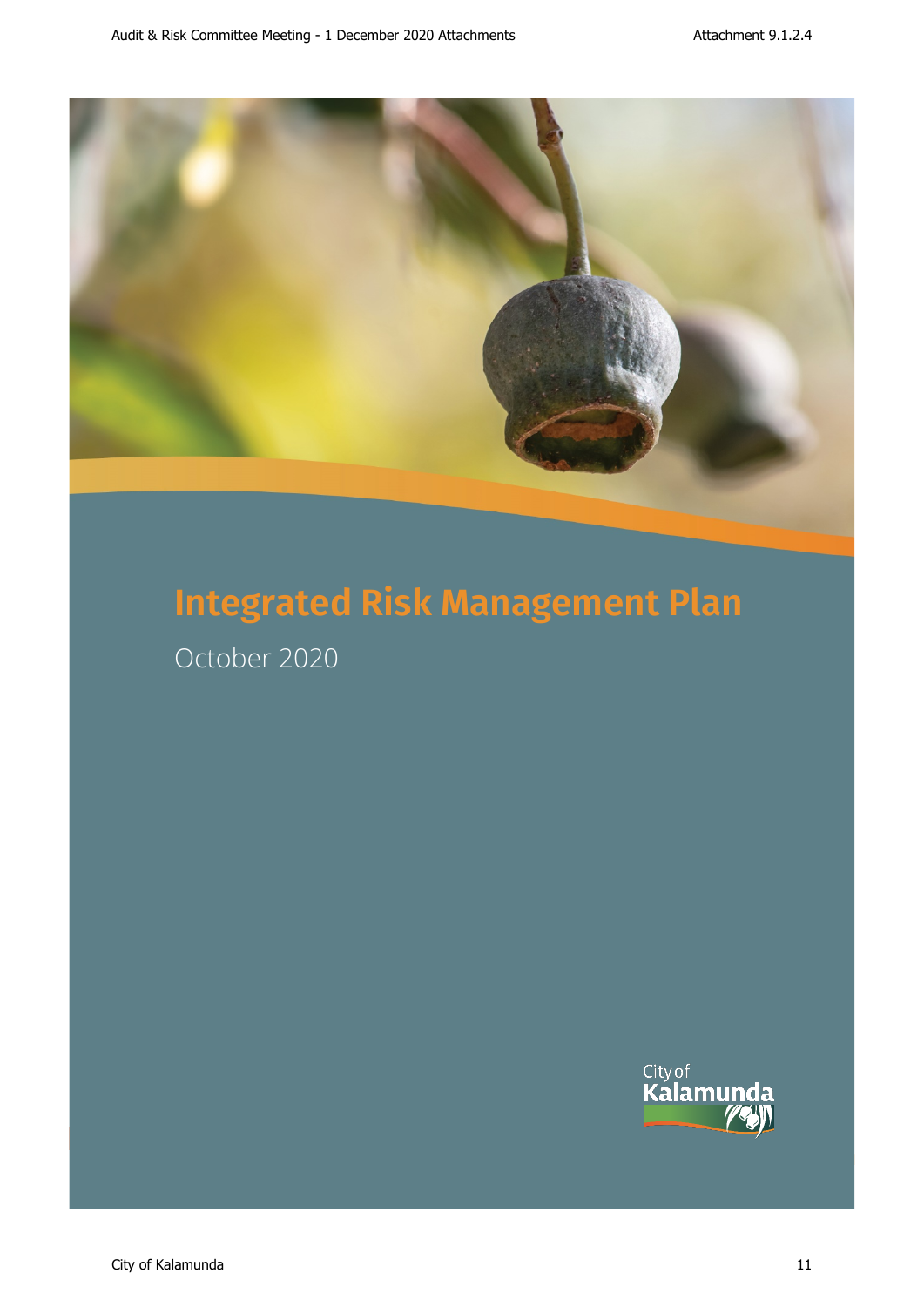<span id="page-1-0"></span>

|  | <b>Contents Toc52457457</b> |
|--|-----------------------------|
|  |                             |

Page 2 of 25

**Contract Contract Contract Contract Contract Contract Contract Contract Contract Contract Contract Contract Contract Contract Contract Contract Contract Contract Contract Contract Contract Contract Contract Contract Contr**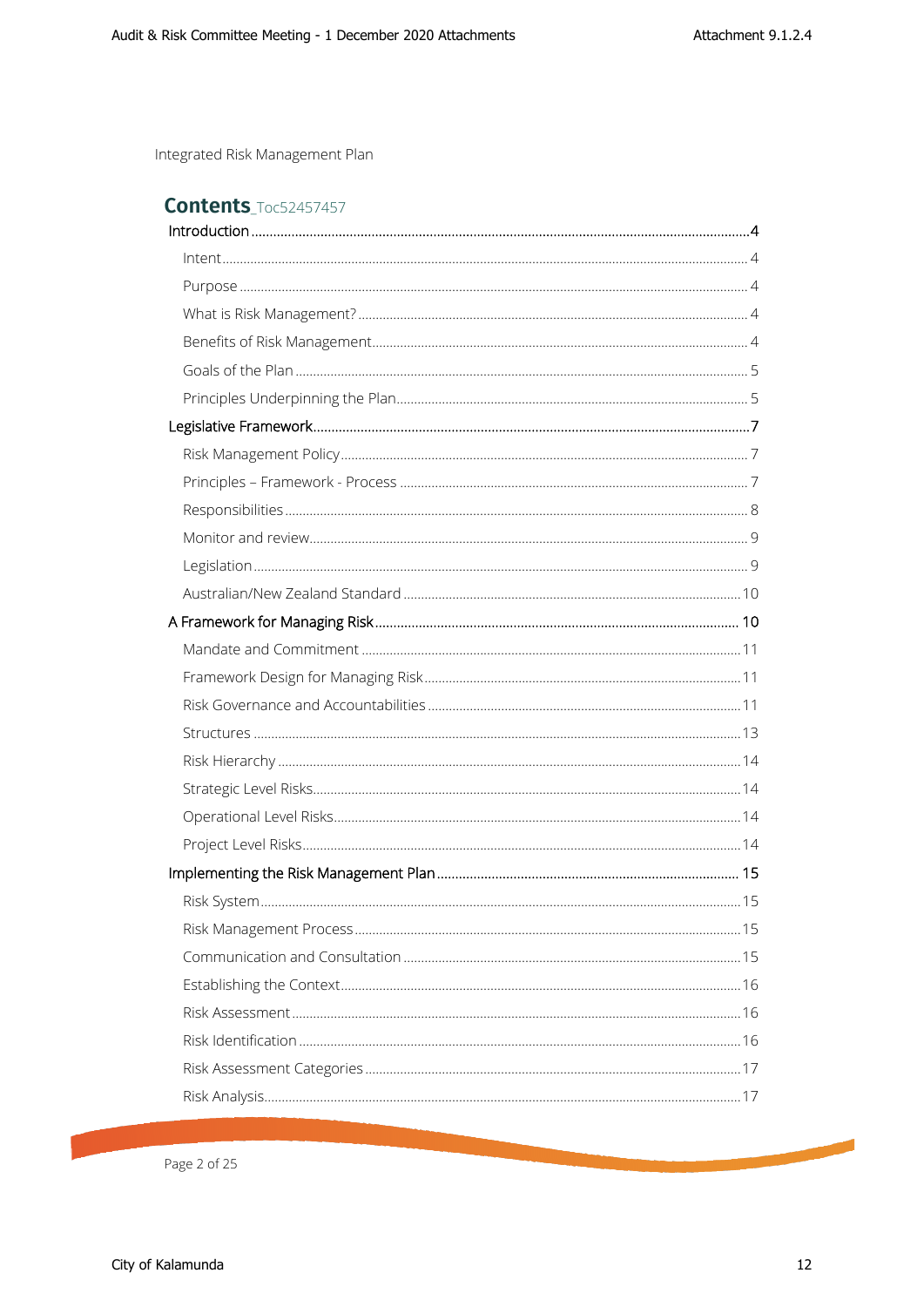| Monitoring, Reviewing and Continual Improvement of the Framework 22          |  |
|------------------------------------------------------------------------------|--|
|                                                                              |  |
| A: Example of Completed template for inclusion in Reports to Council on Risk |  |
|                                                                              |  |

Page 3 of 25

**Contract Contract Contract**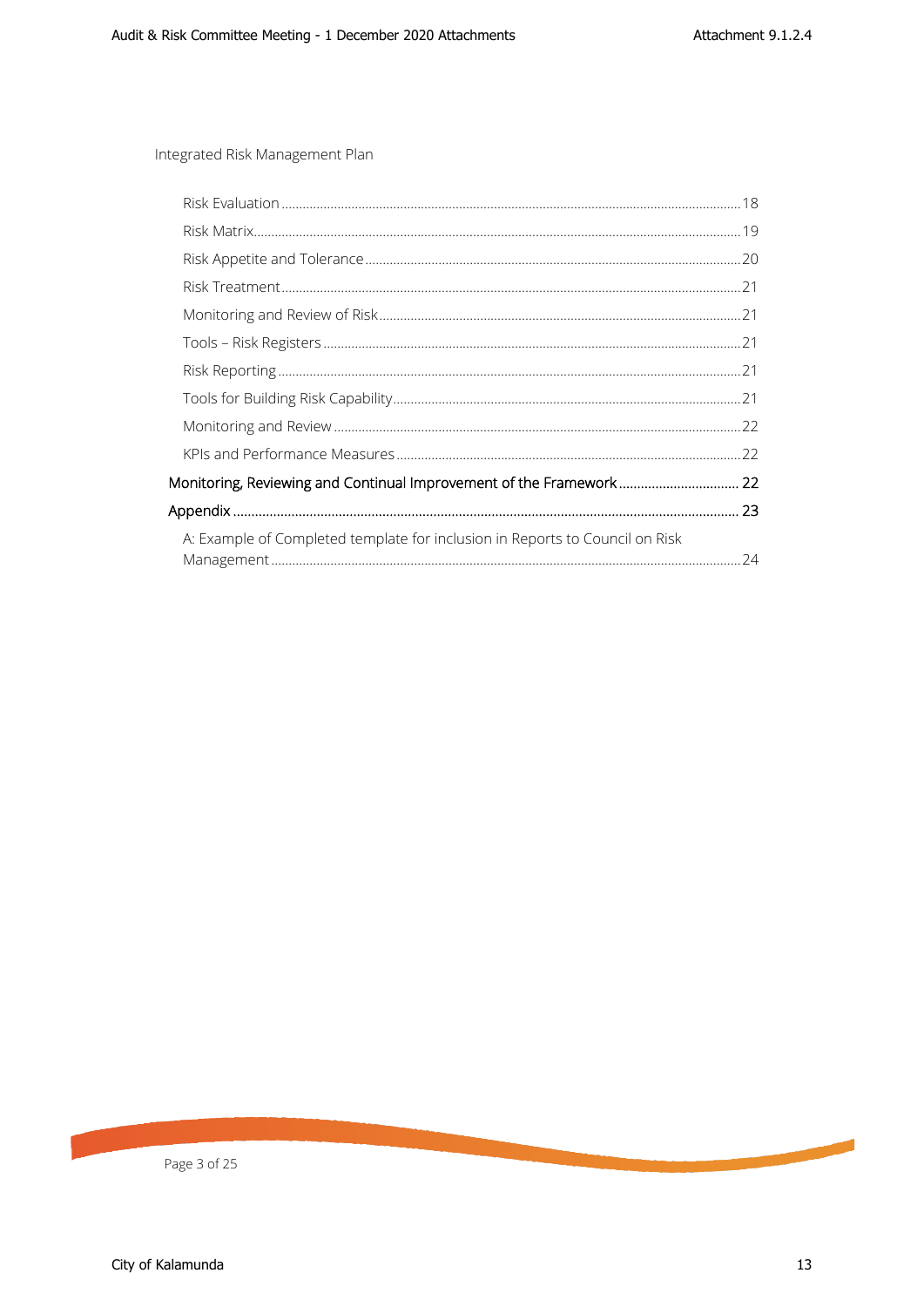# <span id="page-3-1"></span><span id="page-3-0"></span>**Introduction**

#### **Intent**

<span id="page-3-2"></span>Risk Management is a core component of corporate governance and an integral part of contemporary management practices. The aim of the plan is to ensure that the City makes informed decisions in terms of its strategies and operations ensuring that risks and opportunities are appropriately considered.

#### **Purpose**

The Risk Management Plan identifies the manner in which the City manages risk to ensure that strategic, operational and project objectives are met. The Risk Management Plan identifies the process, systems and templates used by the City to manage risk. The Risk Management Plan is structured around AS/NZS/ISO 31000:2009, and the requirements under the Local Government (Audit) Regulations 1996.

#### <span id="page-3-3"></span>**What is Risk Management?**

A risk is defined as the effect of uncertainty (either positive or negative) on business objectives.

Risk management is the coordination of activities that directs and controls the organisation with regard to risks. It is commonly accepted that risk management involves both the management of potentially adverse effects as well as the realisation of potential opportunities.

In performing daily activities, risk management can be described as the collection of deliberate actions and activities carried out at all levels to identify, understand and manage risk in order to achieve the objectives of the City.

#### **Benefits of Risk Management**

<span id="page-3-4"></span>The benefits of risk management embedded in all aspects of management are:

- effective management of adverse events or opportunities that impact on our purpose and objectives
- ability to make informed decisions regarding management of potential negative effects of risk and take potential advantage of opportunities
- improved planning and performance management processes enabling a strong focus on core business service delivery and implementation of business improvements
- ability to direct resources to risks of greatest significance or impact
- improvement in culture of the organisation enhancing staff capacity to understand their role in contributing to the achievement of objectives
- greater organisational efficiencies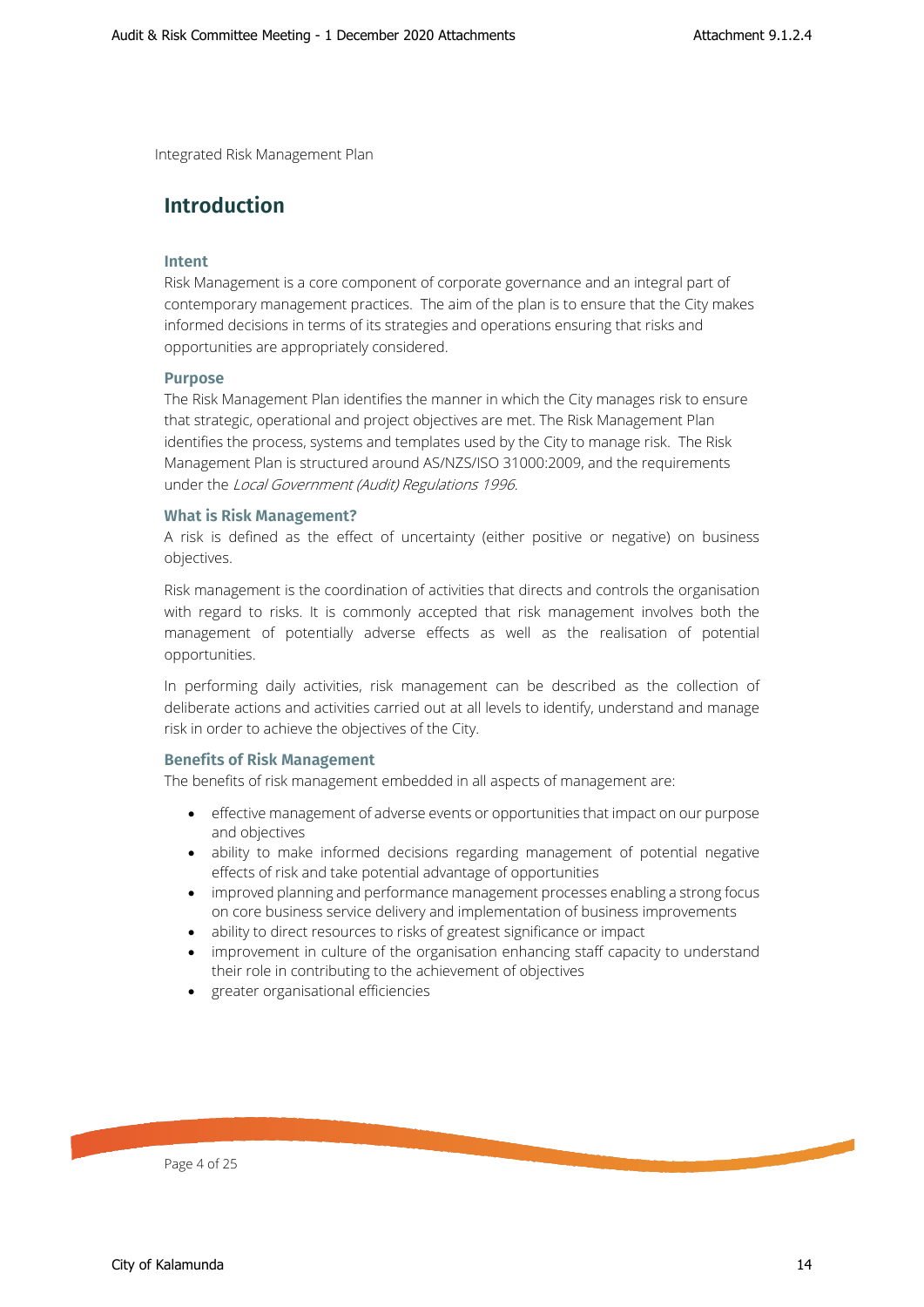#### <span id="page-4-0"></span>**Goals of the Plan**

The Plan aims to:

- integrate risk management within the City's performance management cycle
- communicate the benefits of risk management
- convey the City's policy, approach and attitude to risk management
- set the scope and application of risk management within the organisation
- establish the roles and responsibilities for managing risk
- set out a consistent approach for managing risk across the organisation, aligned with relevant standards and industry best practice
- detail the process for escalating and reporting risk
- convey the City's commitment to the periodic review and verification of the Risk Management Plan and its continual improvement
- describe the resources available to assist those with accountability or responsibility for managing risks
- ensures the City meets its risk reporting obligations
- manages the identifiable business risks relevant to financial reporting
- whether the risk is a risk of fraud
- whether the risk is related to recent significant economic, accounting or other developments and therefore requires special attention
- the complexity of transactions
- whether the risk involves significant transactions with related parties

#### <span id="page-4-1"></span>**Principles Underpinning the Plan**

The Australian Standard for Risk Management – Principles and guidelines (AS/NZ ISO 31000:2009) is based on 11 best practice principles. These principles underpin the Plan and guide how to effectively and efficiently manage risk at all levels.

- 1. Creating and protecting value risk management contributes to the achievement of the City's objectives and improves performance in areas such as corporate governance, program and project management, and employee health and safety.
- 2. An integral part of all organisational processes risk management is not a standalone activity performed in isolation. Rather, it is an integral part of our governance and accountability framework, performance management, planning and reporting processes.
- 3. Part of decision making risk management aids decision-makers to make informed choices, prioritise activities and identify the most effective and efficient course of action.
- 4. Explicitly addressing uncertainty risk management identifies the nature of uncertainty and how it can be addressed through a range of mechanisms, such as sourcing risk assessment information and implementing risk controls.
- 5. Systemic, structural and well timed risk management contributes to efficiency and to consistent, comparable and reliable results.

Page 5 of 25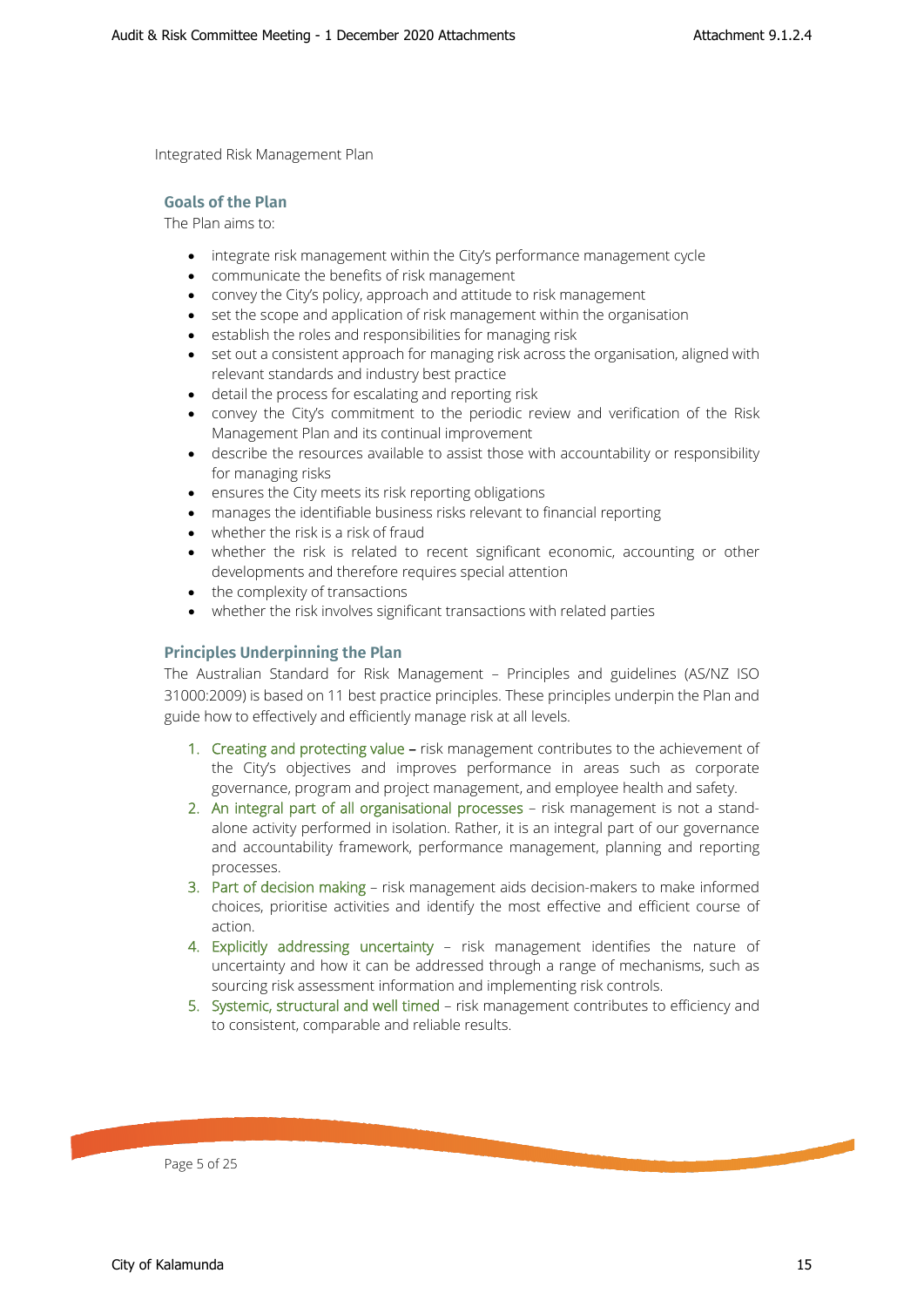- 6. Based on the best available information risk management should draw on diverse resources of historic data, expert judgement and stakeholder feedback to make evidence-based decisions. As decision-makers, we should be cognisant of the limitations of data, modelling and divergence amongst experts.
- 7. Tailored risk management aligns with the internal and external environment within which the City operates, and in the context of its risk profile.
- 8. Human and cultural factors risk management recognises that the capabilities, perceptions and aims of people (internal and external) can aid or hinder the achievement of objectives.
- 9. Transparent and inclusive risk management requires appropriate and timely involvement of stakeholders to ensure that it stays relevant and up to date. Involving stakeholders in decision making processes enables diverse views to be taken into account when determining risk criteria.
- 10. Dynamic, interactive and responsiveness to change risk management responds swiftly to both internal and external events, changes in the environmental context and knowledge, results of monitoring and reviewing activities, new risks that emerge and others that change or disappear.
- 11. Continual improvement of the organisation risk management facilitates continuous improvement of our operation by developing and implementing strategies to improve risk management maturity.

Page 6 of 25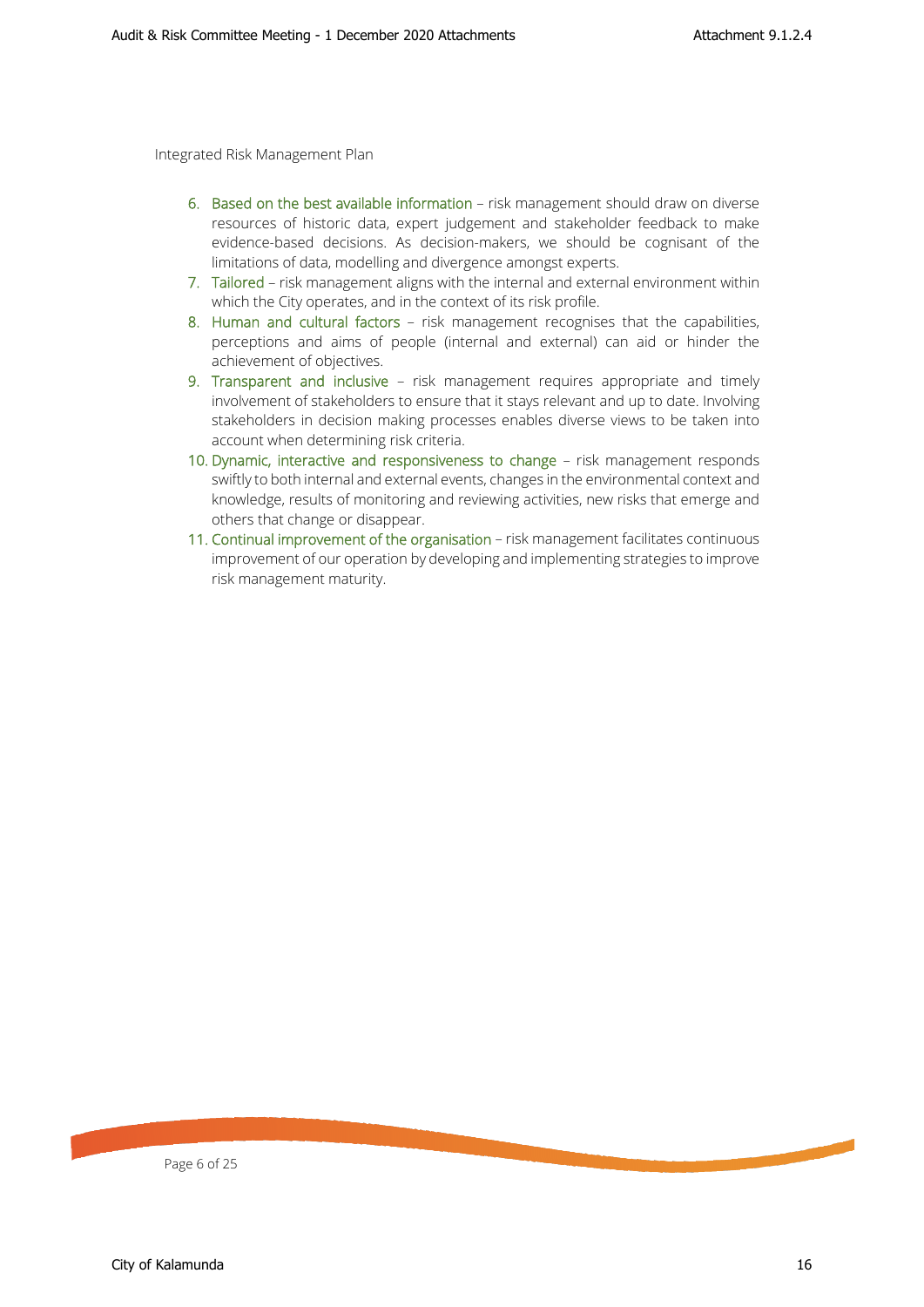# <span id="page-6-1"></span><span id="page-6-0"></span>**Legislative Framework**

#### **Risk Management Policy**

#### Intent:

The City of Kalamunda is committed to organisation-wide risk management principles, systems and processes that ensure consistent, efficient, and effective assessment of risk in all planning, decision making and operational processes. This will ensure compliance with the Financial Reporting, Budgeting and Integrated Planning requirements of the Local Government Act (1995), Local Government (Financial Management) Regulations 1996 and the Local Government (Audit) Regulations 1996.

The Local Government (Audit) Regulations 1996 includes a review by the Chief Executive Officer on the appropriateness and effectiveness of the local governments systems in regard to risk management, internal control and legislative compliance, and reporting the results to the Audit and Risk Committee for consideration of that review, to the Council.

#### Definition of Risk:

AS/NZS ISO 31000:2009 defines risk as "the effect of uncertainty on objectives."

- A risk is often specified in terms of an event or circumstance and the consequences that may flow from it. An effect may be positive, negative, or a deviation from the expected. An objective may be financial, related to health and safety, or defined in other terms.
- Definition of Risk Management: the application of coordinated activities to direct and control an organisation with regard to risk.

In simplest terms, a risk can be defined as "If this happens, this is the impact on the City". It requires both an action (or inaction) and an assessment of the impact of this upon the City. Undertaking this process then allows proper Risk Mitigation to be developed.

#### **Principles – Framework - Process**

<span id="page-6-2"></span>The City of Kalamunda considers risk management to be an essential management function in its operations. They recognise that the risk management responsibility for managing specific risks lies with the person who has the responsibility for the function, service or activity that gives rise to that risk. The City is committed to the principles, framework and process of managing risk as outlined in AS/NZS ISO 31000:2009.

Page 7 of 25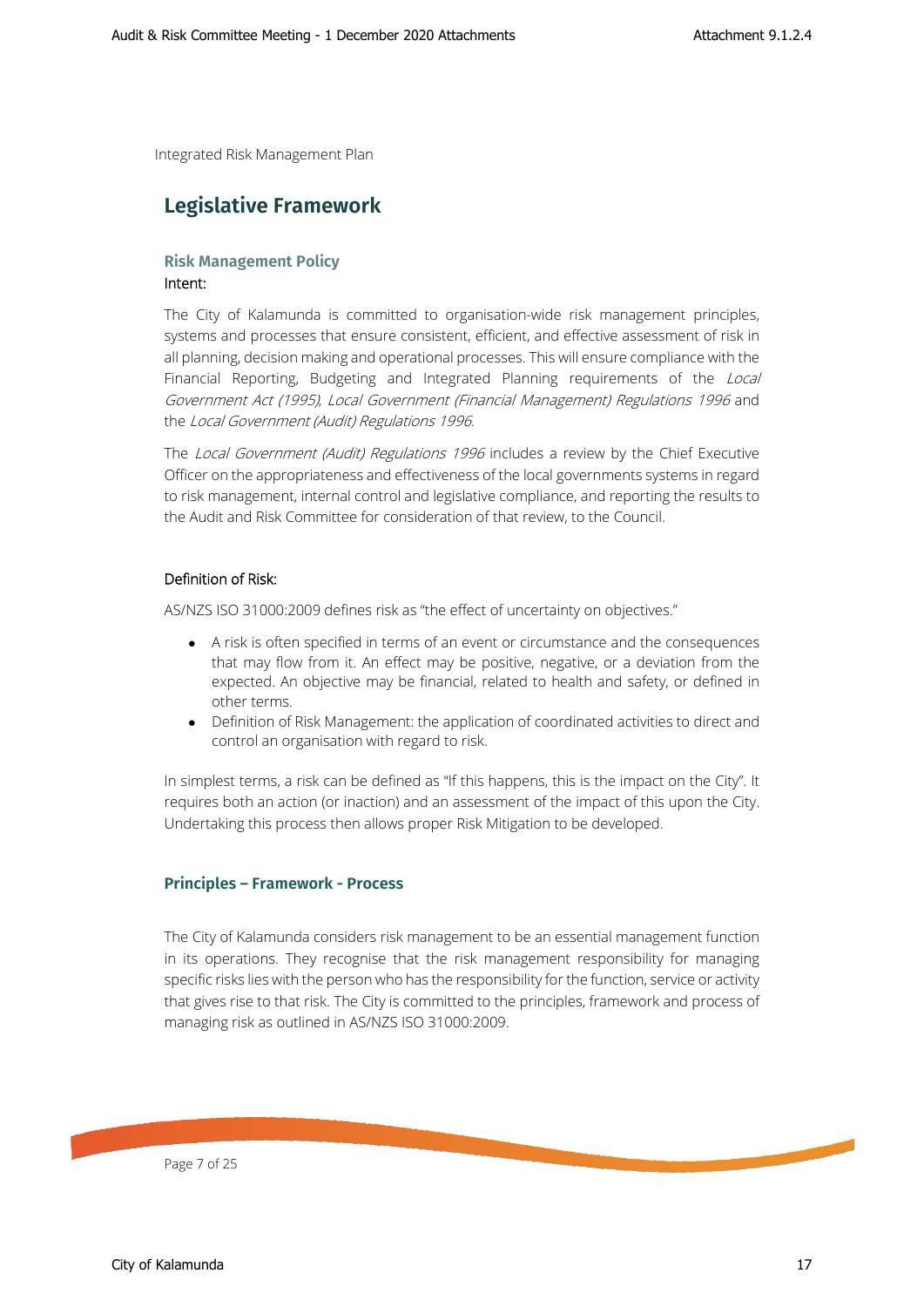The City of Kalamunda will manage risks continuously using a process involving the identification, analysis, evaluation, treatment, monitoring and review of risks. It will be applied to decision making through all levels of the organisation in relation to planning or executing any function, service or activity.

In particular it will be applied to:

- Strategic and operational planning
- Expenditure of large amounts of money
- New strategies and procedures
- Management of projects, tenders and proposals
- Introducing significant change
- The management of sensitive issues.
- The achievement of organisational goals and objectives.
- Compliance with Local Government Act (1995), Local Government (Audit) Regulations 1996
- The ongoing health and safety of all employees at the workplace
- Ensuring public safety within the Council's jurisdiction is not compromised
- Limited loss or damage to property and other assets
- Limited interruption to business continuity
- Positive public perception of Council and the City
- Application of equal opportunity principles in the workforce and the community

#### <span id="page-7-0"></span>**Responsibilities**

- Executive, managers and supervisors have the responsibility and accountability for ensuring that all staff are managing the risks within their own work areas. In each of these areas, risks should be anticipated and reasonable protective measures taken.
- All managers will encourage openness and honesty in the reporting and escalation of risks.
- All staff will be encouraged to alert management to the risks that exist within their area, without fear of recrimination.
- All staff will, after appropriate training, adopt the principles of risk management and comply with all policies, procedures and practices relating to risk management.
- All staff and employees will, as required, conduct risk assessments during the performance of their daily duties. The level of sophistication of the risk assessment will be commensurate with the scope of the task and the associated level of risk identified.
- Failure by staff to observe lawful directions from supervisors regarding the management of risks and/or failure of staff to take reasonable care in identifying and treating risks in the workplace may result in disciplinary action.
- It is the responsibility of every department to observe and implement this policy in accordance with procedures and initiatives that are developed by management from time to time.

Page 8 of 25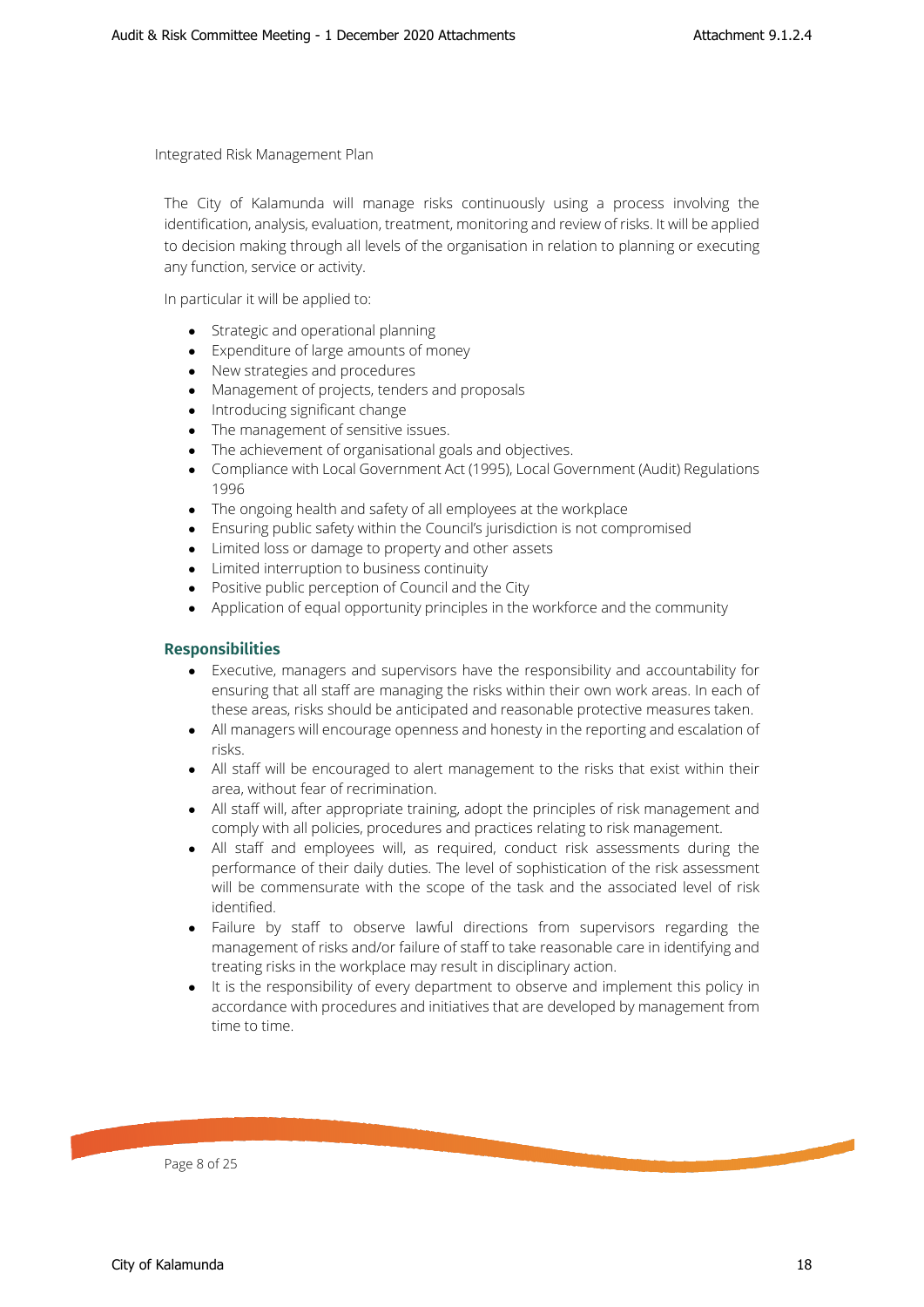- It is the responsibility of the auditor to obtain an understanding of the local government and its environment, including its internal control, sufficient to identify and assess risks of material misstatement of the financial statements whether due to fraud or error.
- Council is committed morally and financially to the concept and resourcing of risk management.

#### <span id="page-8-0"></span>**Monitor and review**

The Organisation will implement a robust reporting and recording system that will be regularly monitored to ensure closeout of risks and identification of ongoing issues and trends.

Risk management key performance indicators, relating to both organisational and personal performance will be developed, implemented and monitored, by the City's Executive and Council as appropriate

| Date            |  | $\left( \begin{array}{cc} 1 & 1 \end{array} \right)$ | Chief Executive Officer |  |  |  |
|-----------------|--|------------------------------------------------------|-------------------------|--|--|--|
| Review Date / / |  |                                                      |                         |  |  |  |

#### This policy is to remain in force until otherwise determined by Council.

#### <span id="page-8-1"></span>**Legislation**

- Section 5.56(1) and (2) of the *Local Government Act 1995* Planning for the Future; Regulation 17(1) (a) of the Local Government (Audit) Regulations: "The CEO is to review the appropriateness and effectiveness of a local government's system and procedures in relation to risk management".
- Under regulation 17 (1) of the Local Government (Audit) Regulations 1996 the CEO is to review the appropriateness and effectiveness of a local government's system and procedures in relation to – (a) risk management; and
	- (b) internal control; and
	- (c) legislative compliance.

17 (2) the review may relate to any or all of the matters referred to in sub regulation (1) (a),(b) and (c), but each of those matters is to be the subject at least once every  $2$ calendar years.

17 (3) The CEO is to report to the audit committee the results of that review.

Page 9 of 25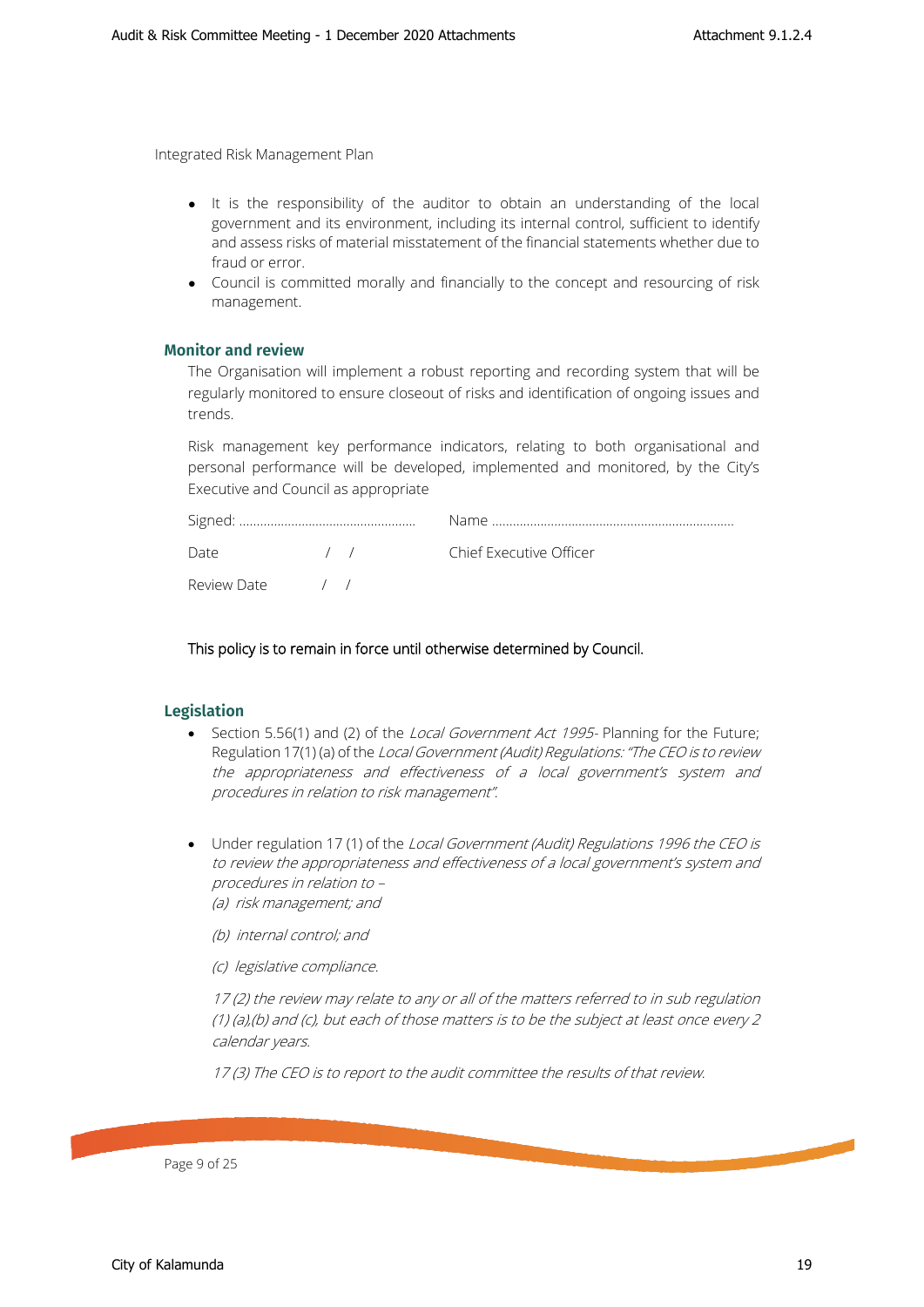#### <span id="page-9-0"></span>**Australian/New Zealand Standard**

<span id="page-9-1"></span>• Alignment with the Australian/New Zealand Standard ISO 31000:2009 Risk management – Principles and guidelines (AS/NZS ISO 31000).

# **A Framework for Managing Risk**

Risk management should be implemented by ensuring that the risk management process is applied to all relevant levels and functions of the organisation as part of its practices and processes (principles and guidelines (AS/NZS ISO 31000:2009)).

Risk Management requires strong and sustained commitment by management of the organisation as well as strategic and rigorous planning to achieve commitments at all levels (Risk management – principles and guidelines (AS/NZS ISO 31000:2009).



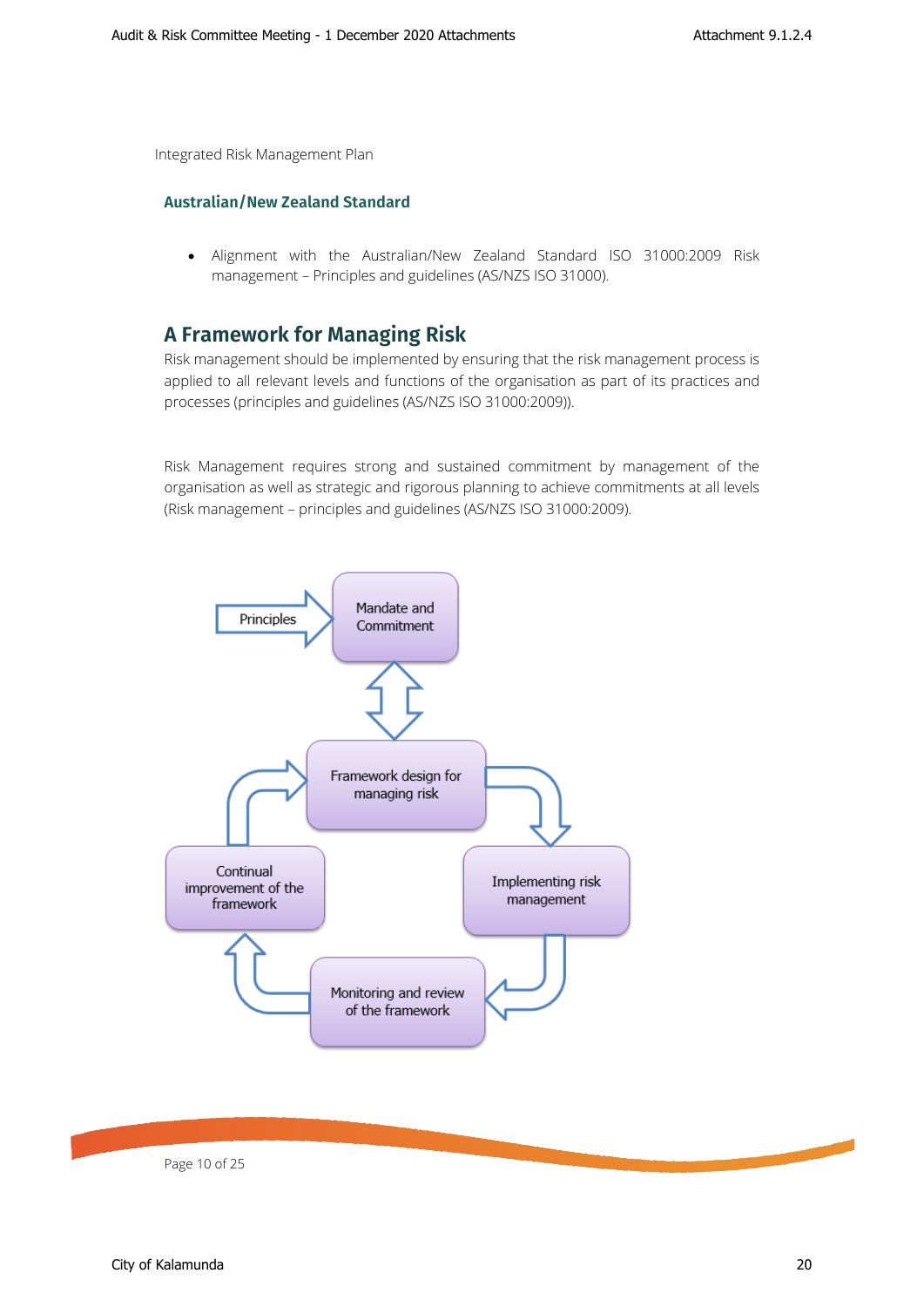#### <span id="page-10-0"></span>**Mandate and Commitment**

The introduction of risk management and ensuring its ongoing effectiveness require strong and sustained commitment by management of the organisation, as well as strategic and rigorous planning to achieve commitment at all levels. Management should:

- define and endorse the risk management policy;
- ensure that the organisation's culture and risk management policy are aligned;
- determine risk management performance indicators that align with performance indicators of the organisation;
- align risk management objectives with the strategies of the organisation;
- ensure legal and regulatory compliance

#### <span id="page-10-1"></span>**Framework Design for Managing Risk**

The component of a framework for managing risk includes:

- An understanding of the organisation and its context
- Establishing a risk management policy
- Accountability
- Integration into organisational processes
- Resources
- Establishing internal communication and reporting mechanisms
- Establishing external communication and reporting mechanisms



#### **Risk Governance and Accountabilities**

<span id="page-10-2"></span>Risk management is part of the City's strategy to promote accountability through good governance and robust business practices, which contributes to the strategic objective of creating a sustainable organisation to manage resources effectively in order to strengthen service delivery.

Page 11 of 25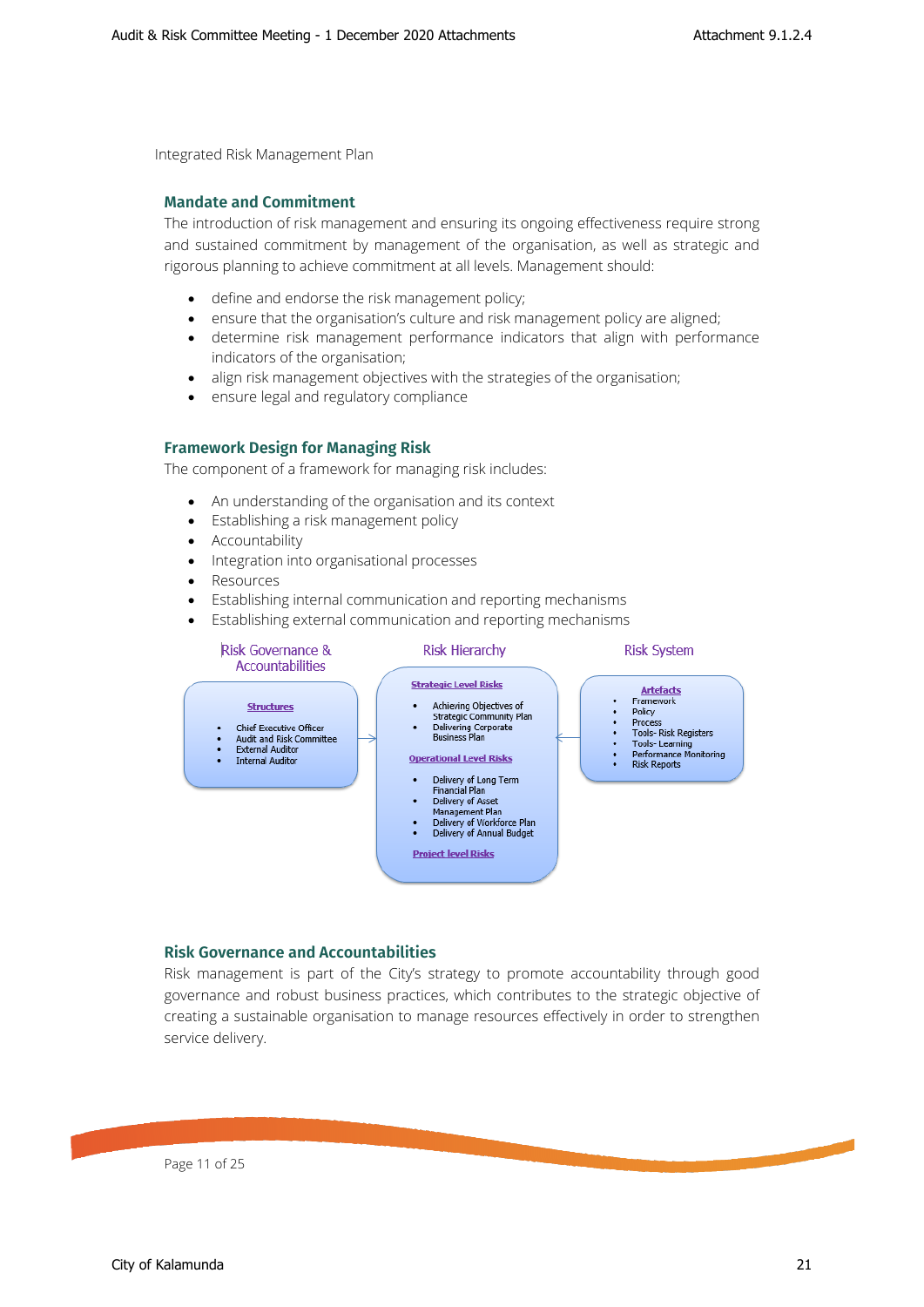The City is committed to embedding risk management principles and practices into its organisational culture, governance and accountability arrangements, planning, information technology, engineering, community services, reporting, performance reviews, business transformation and improvement processes.

Through the framework and its supporting processes, the City formally establishes and communicates its risk appetite, guiding staff in their actions and ability to manage risk.

The City has a low appetite for risks relating to:

- health, safety and the wellbeing of staff and the community
- administration of finances and assets
- legislative compliance

There is a potentially higher appetite where benefits created by innovative concepts and ideas outweigh the risks. Benefits may include improved service delivery, and/ or increases efficiencies and effectiveness of the City's operations.

In accordance with the Framework, each business unit and directorate will communicate their appetite for risk as part of the risk assessment process.

To position the City as a risk-aware, responsive and resilient organisation, its risk management approach is directed through:

- compliance with relevant legislation, policies and procedures
- alignment with standards and better practice guides to soundly support decision making and continuous improvement or risk management practices

Effective risk management is modelled by:

- leadership demonstrated by the Chief Executive Officer and the executive management team
- staff in all work contexts through their identification, analysis, evaluation, treatment, monitoring and review of risks that may impact in achieving the City objectives

The scope of responsibility and accountability for risk management is the business of everyone. The success of the City's risk management strategy relies on all staff enacting the risk management approach outlined in this framework. There is however, a natural need for persons to be identified as responsible and accountable for ensuring that risks are being properly managed.

Risks would be defined using the principles described above and then assigned a category as Low, Medium, High or Extreme (as per the Risk Matrix described later). The following table sets out the level of the City that is responsible for developing and implementing risk mitigation for each risk category and the level of the City that oversights this process:

Page 12 of 25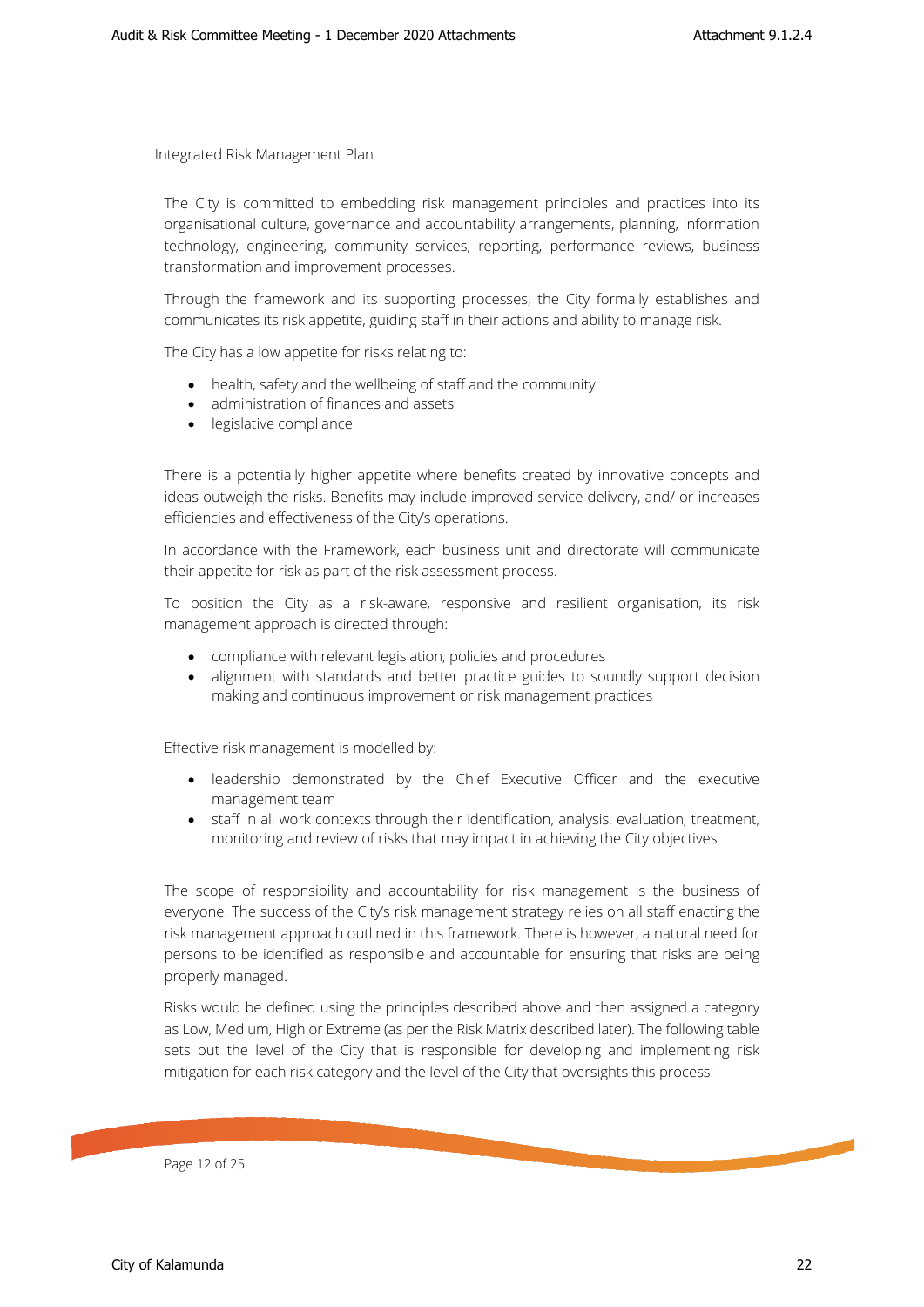| <b>Risk Level</b> | Level accountable<br>for mitigating the<br>risk | Level accountable for<br>oversight (review) |
|-------------------|-------------------------------------------------|---------------------------------------------|
| Low               | Coordinator                                     | Manager                                     |
| Medium            | Manager                                         | Director                                    |
| <b>High</b>       | Director                                        | Executive<br>Management Team                |
| Extreme           | CEO and Executive<br>Management Team            | Council                                     |

#### <span id="page-12-0"></span>**Structures**

The Chief Executive Officer (CEO) – under legislation the CEO is required to review the appropriateness and effectiveness of a local governments systems and procedures in relation to risk management, internal control and legislative compliance at least once in every two years and report to the audit and risk committee the results of that review.

Audit and Risk Committee - each local government is to establish an audit and risk committee made up of at least three or more persons with the majority to be elected members. It has an oversight role on all matters that relate to audits including the appointment of the external auditor and review of reports from the CEO, external auditor and internal auditor. The audit and risk committee supports Council in its endeavours to provide effective corporate governance and fulfil its responsibilities in relation to controlling and directing the affairs of the City.

**External Auditor –** is the person appointed by the local government under the Local Government Act 1995 to undertake the audit of the accounts and financial report for each financial year. An audit report and management report is then issued to the Audit and Risk Committee.

Internal Auditor – is a person appointed by a local government to undertake an audit of the adequacy and effectiveness of the internal control, legislative compliance, accounting systems and procedures, review of policies, procedures and risk management in accordance with an audit plan. The internal auditor is to report his findings to the CEO, and as directed by the CEO, to the Audit and Risk Committee.

Page 13 of 25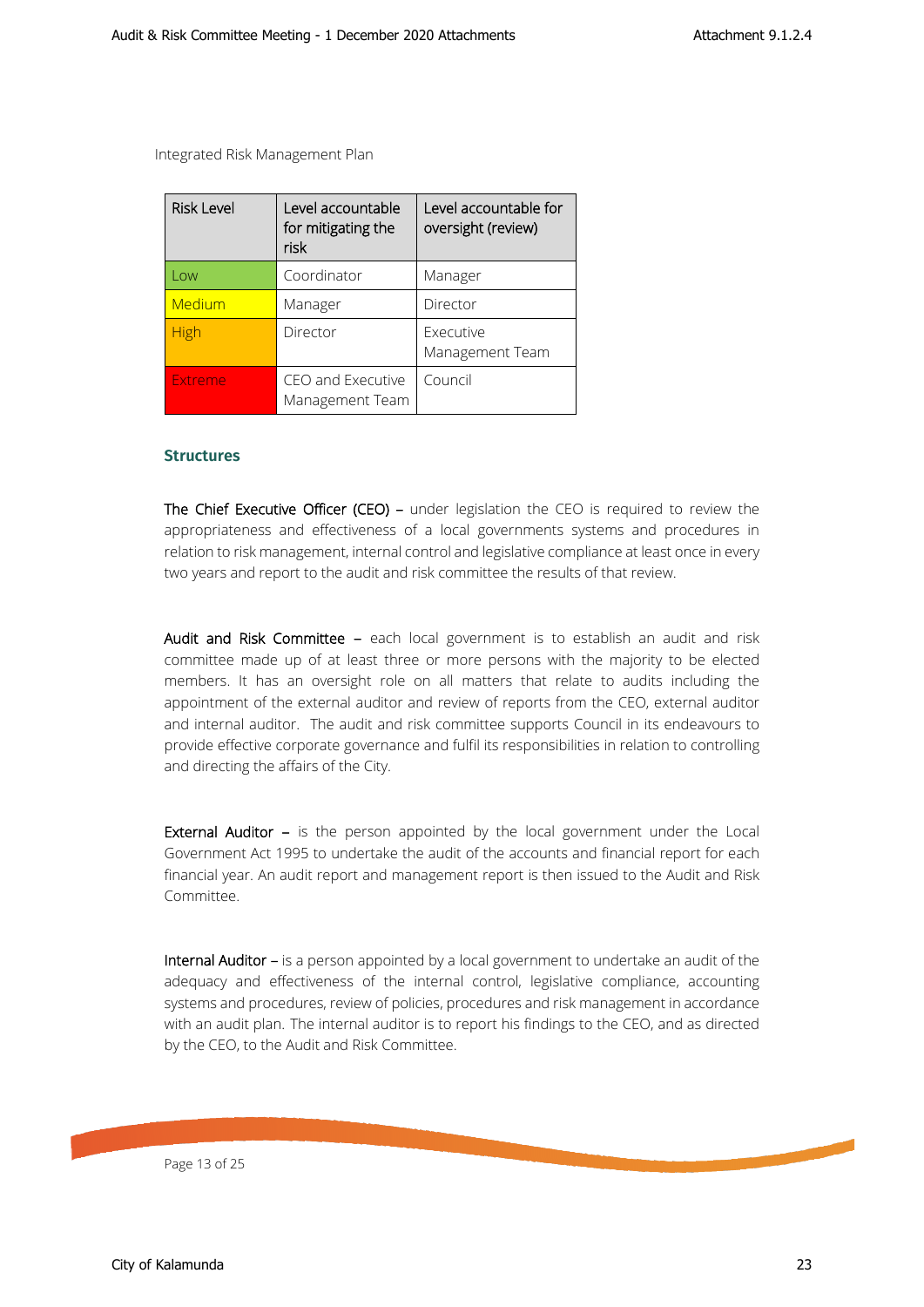#### <span id="page-13-0"></span>**Risk Hierarchy**

<span id="page-13-1"></span>The levels of risks can be identified at different levels depending on what activity is being assessed. These include:

#### **Strategic Level Risks**

Strategic Level risks are associated with achieving the long term objectives of the City. These risks can be of an internal or external nature and they are usually controlled by Council and/or the Executive Management Team.

In the context of integrated Planning and Reporting, Strategic Level Risks may include:

- Risks associated with achieving the objectives of the Strategic Community Plan:
	- Effective engagement with the community
	- Equity in involvement
	- Transparency of process
	- Integration of informing strategies
	- Organisational acceptance of Strategic Community Plan
- Risks associated with delivering the Corporate Business Plan:
	- Impact of new assets on changes to services
	- Aligning service delivery to meet organisational objectives
	- Resourcing and sustainability
	- Alignment of local government structures and operations to support achievement of objectives.

#### <span id="page-13-2"></span>**Operational Level Risks**

Operational Level risks are associated with developing the operational plans, functions or activities of the local government. These risks have day to day impacts on the City and are owned and managed by the person who has responsibility for the activity to the level of delegated authority or capability.

In the context of Integrated Planning and reporting, Operational risk may include:

- Risks associated with delivery of the Long Term Financial Plan
- Risks associated with the development or delivery of the Asset Management Plan
- Risks associated with the delivery of the Workforce Plan:

#### **Project Level Risks**

<span id="page-13-3"></span>Project level risks are associated with developing or delivering projects or discreet activities. Project risks should be managed at each stage of the project by the person who has responsibility for them.

Page 14 of 25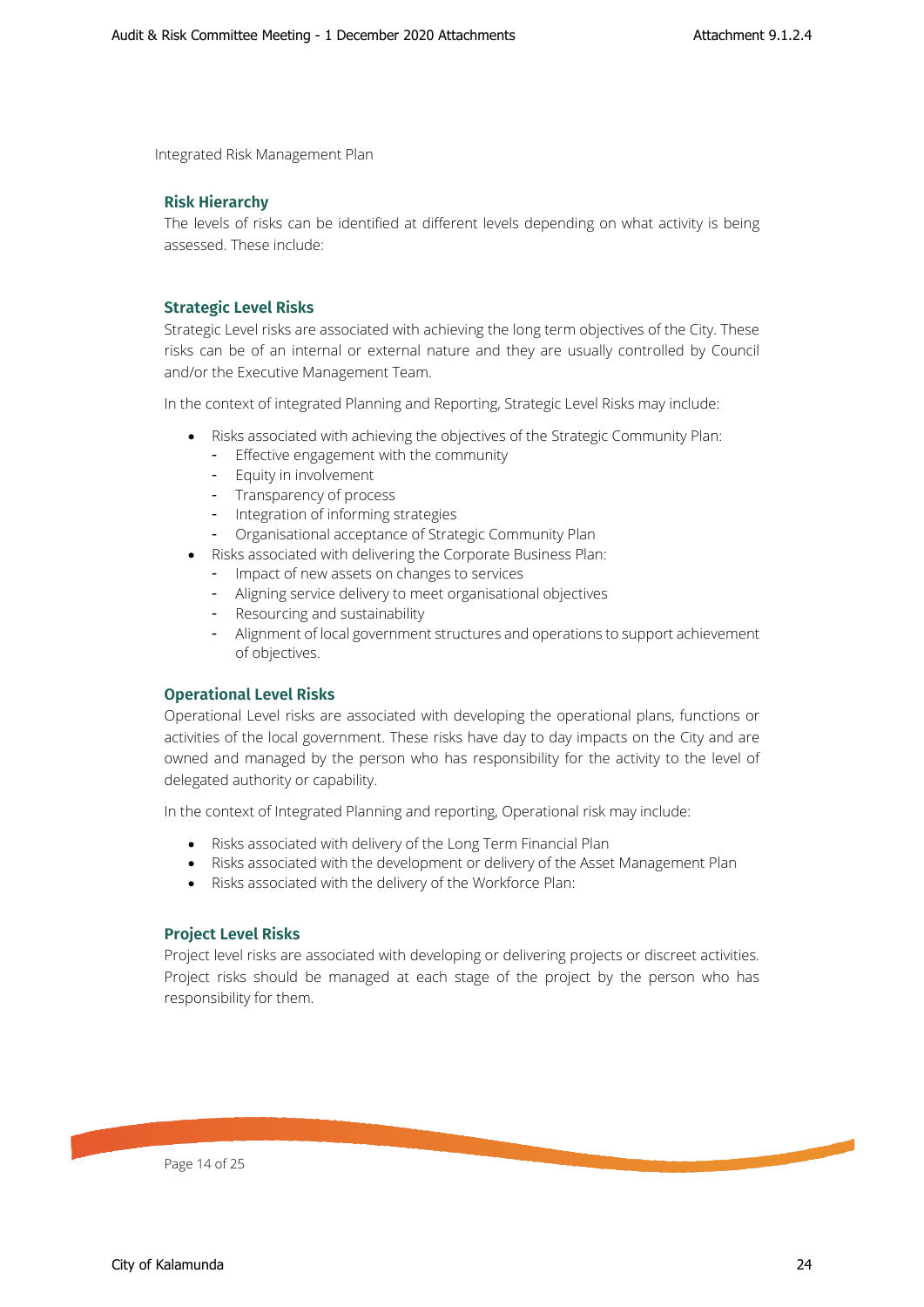## <span id="page-14-0"></span>**Implementing the Risk Management Plan**

<span id="page-14-1"></span>Risk management should be implemented by ensuring that the risk management process is applied to all relevant levels and functions of the organisation as part of its practices and processes (principles and guidelines (AS/NZS ISO 31000:2009)).

#### <span id="page-14-2"></span>**Risk System**

#### **Risk Management Process**

The risk management process should be an integral part of management, embedded in the culture and tailored to the business process of the City. The risk management process is shown in the following diagram (AS/NZ 31000:2009)



#### **Communication and Consultation**

<span id="page-14-3"></span>Communication and consultation with external and internal stakeholders must take place throughout the risk management process. Therefore plans for communication and consultation must be developed at an early stage. This will ensure that issues relating to the risk itself, its causes, its consequences (if known), and the measures being taken to treat or address them are managed.

It is an essential element of risk management as it helps stakeholders understand the basis on which decisions are made, and the reasoning behind particular actions.

Page 15 of 25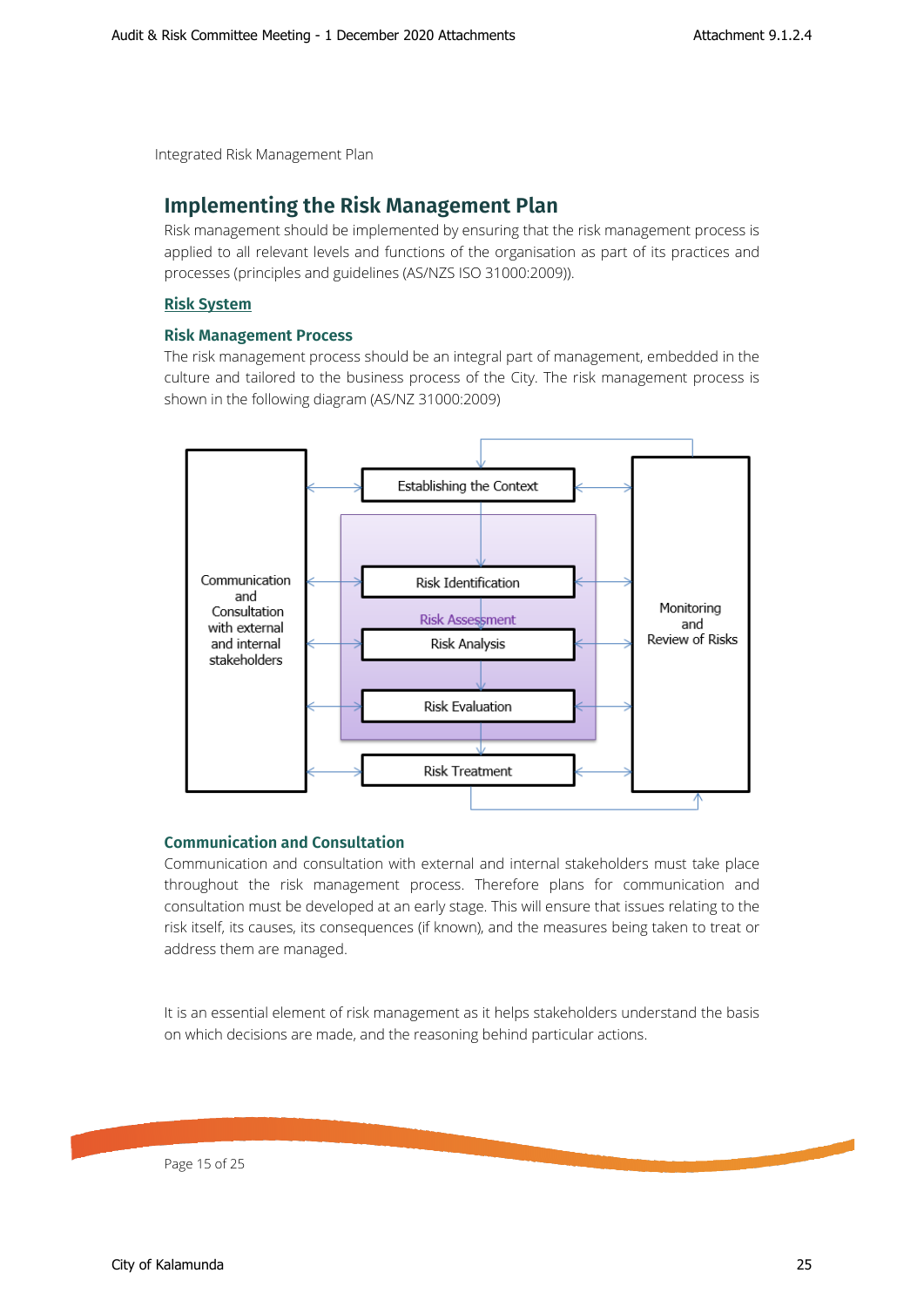Transparent clear communications throughout the process will help meet the obligations on local government for accountability and transparency.

<span id="page-15-0"></span>Consulting with all stakeholders using a planned consultation process helps identify and address risks through improved understanding and backed by proper documentation.

#### **Establishing the Context**

By establishing the context, the City articulates its objectives, defines the external and internal parameters to be taken into account when managing risk, and sets the scope and risk criteria for the remaining process. While many of these parameters are similar to those considered in the design of the risk management framework, when establishing the context for the risk management process, they need to be considered in greater detail and particularly how they relate to the scope of the particular risk management process.

#### <span id="page-15-1"></span>**Risk Assessment**

Risk assessment is the overall process of risk identification, risk analysis and risk evaluation.

It includes the following components:

- **Establishing the context**
- **IDENTIFICATION OF the risk**
- Analysing the level of risk and establishing whether it meets acceptable levels of tolerance
- Evaluating the risk in relation to the benefits it may provide
- Consideration on whether there are ways to mitigate risk and the treatment of risk.

#### **Risk Identification**

<span id="page-15-2"></span>The City will identify sources of risk, areas of impact, events including changes in circumstances) and their causes and their potential consequences. The aim of this step is to generate a comprehensive list of risks based on those events that might create, enhance, prevent, degrade, accelerate or delay the achievements of those objectives. It is also important to identify any risks associated with not pursuing an opportunity.

Page 16 of 25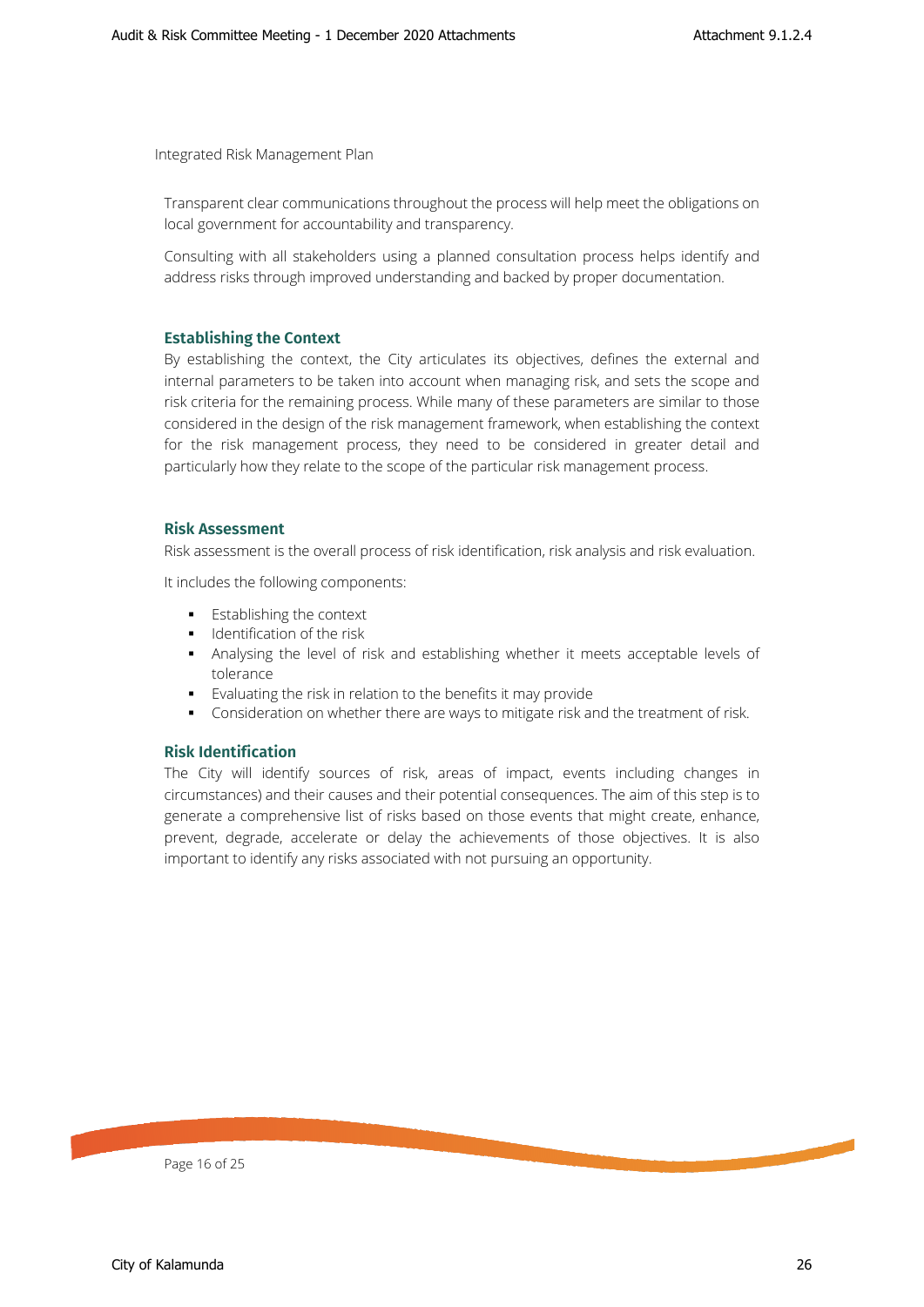The techniques used to identify risks associated with the development, transition and operation of the City include:

| <b>Activity</b>                                                                                                          | Detail / Timeframe                                                                   | Participants                                 |
|--------------------------------------------------------------------------------------------------------------------------|--------------------------------------------------------------------------------------|----------------------------------------------|
| Strategic risk assessment as<br>part of the decision making<br>process                                                   | In planning processes and<br>phased implementation<br>timelines                      | Council, Executive and key<br>stakeholders   |
| Corporate risk analysis                                                                                                  | In annual planning cycle and at<br>key review points                                 | Council, Executive and key<br>stakeholders   |
| Operational risk analysis                                                                                                | Agenda item on all regular<br>Council, project, committee<br>and staff team meetings | All relevant Elected Members<br>and Officers |
| Internal and external<br>Emergency management                                                                            | As required                                                                          | Executive, relevant staff and<br><b>LEMC</b> |
| <b>Business Continuity</b>                                                                                               | Ongoing with regular review                                                          | All relevant Elected Members<br>and Staff    |
| Review of current risk<br>treatments and assessment of<br>future organisational and<br>project plans in relation to risk | Annually and as relevant                                                             | All relevant Elected Members<br>and Officers |
| Incident / Issue reporting,<br>investigation and review                                                                  | When reported and monthly                                                            | All relevant staff and<br>stakeholders       |
| Feedback processes                                                                                                       | Ongoing                                                                              | All relevant staff and key<br>stakeholders   |

#### <span id="page-16-0"></span>**Risk Assessment Categories**

- Financial
- Health
- Reputation
- Operation
- Environment
- Compliance
- Project

#### **Risk Analysis**

<span id="page-16-1"></span>Risk analysis involves developing an understanding of risk. Risk analysis provides an input to risk evaluation and informs decisions on whether risks need to be treated, and on the most appropriate risk treatment strategies and methods. Risk analysis can also provide an input into making decisions where choices must be made and the options involve different types and levels of risk.

Page 17 of 25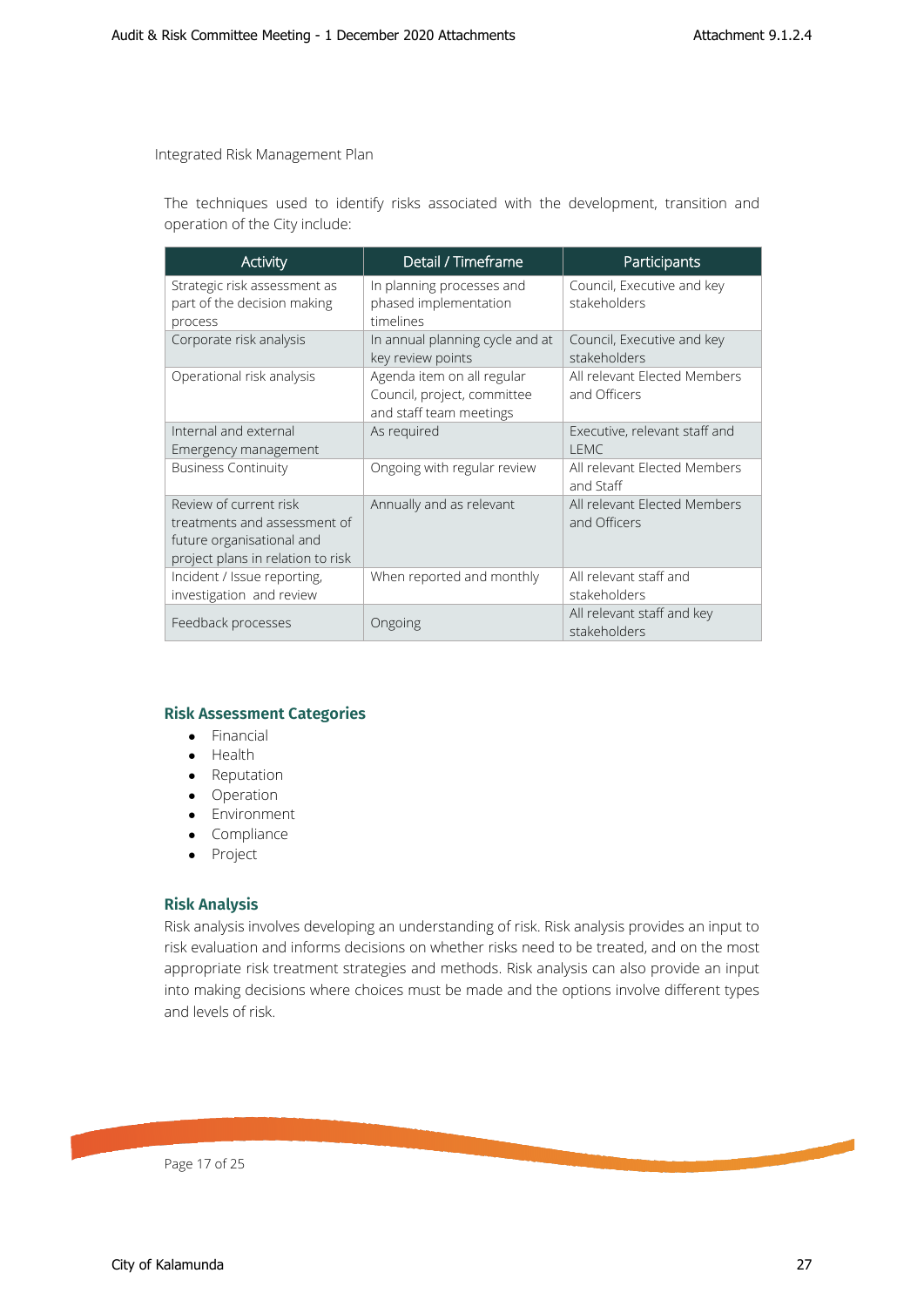#### <span id="page-17-0"></span>**Risk Evaluation**

The purpose of risk evaluation is to assist in making decisions, based on the outcomes of risk analysis, about which risks need treatment and the priority for treatment implementation.

Risk evaluation involves comparing the level of risk found during the analysis process with risk criteria established when the context was considered. Based on this comparison, the need for treatment can be considered.

The City has a low appetite for risks relating to:

- health, safety and the wellbeing of staff and the community
- administration of finances and assets
- legislative compliance

There is a potentially higher appetite where benefits created by innovative concepts and ideas outweigh the risks. Benefits may include improved service delivery, and/ or increases efficiencies and effectiveness of the City's operations.

Risk should be evaluated on the basis of materiality consideration to other matters including:

- financial
- health and safety
- reputation
- operation
- environment
- compliance
- project

The following chart provides examples to assist in the evaluation process in establishing whether risks are considered to be:

- insignificant immaterial and less than a \$10,000 financial impact, a minor breach of policy and will result in no health, safety or reputational impacts of the City
- moderate financial effect of between \$10,000 and \$100,000, may result in minor injury and low reputational impact but can be contained within the City
- significant financial impact of between \$100,000 and \$500,000, may result in moderate reputational impact, compliance breach requiring internal investigation
- major financial impact of between \$500,000 and \$1 million, resulting in serious injury, substantial reputational damage, compliance breach requiring external investigation
- critical financial impact greater than \$1 million, potential fatality or permanent disability widespread reputational damage, significant compliance breach

Page 18 of 25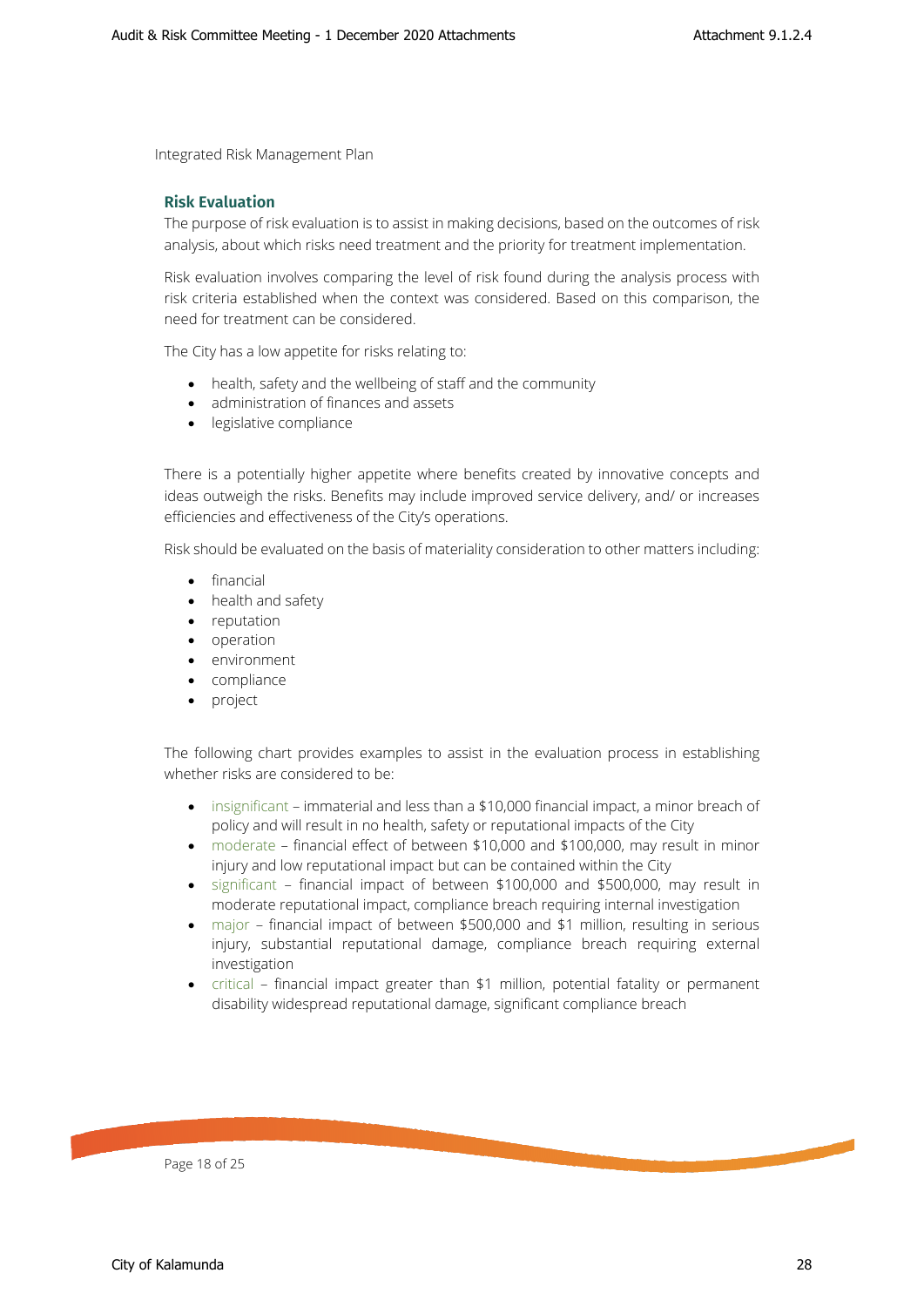**Risk Matrix**

<span id="page-18-0"></span>

|                        |                                                                    |                                                                                                                                            |                                                 |                                                                                                                                         |                                                                                                                                                        |                                                                                                                                                                                        |               |                                                    |                                 | <b>LIKELIHOOD</b>               |                                                 |                                               |
|------------------------|--------------------------------------------------------------------|--------------------------------------------------------------------------------------------------------------------------------------------|-------------------------------------------------|-----------------------------------------------------------------------------------------------------------------------------------------|--------------------------------------------------------------------------------------------------------------------------------------------------------|----------------------------------------------------------------------------------------------------------------------------------------------------------------------------------------|---------------|----------------------------------------------------|---------------------------------|---------------------------------|-------------------------------------------------|-----------------------------------------------|
|                        |                                                                    | <b>CITY OF KALAMUNDA RISK MATRIX 2019</b>                                                                                                  |                                                 |                                                                                                                                         |                                                                                                                                                        |                                                                                                                                                                                        |               | < once in 15years                                  | At least<br>once in 10<br>years | At least<br>once in 3<br>years  | At least once per<br>year                       | More than<br>once per year                    |
|                        | <b>CONSEQUENCE</b>                                                 |                                                                                                                                            |                                                 |                                                                                                                                         |                                                                                                                                                        |                                                                                                                                                                                        |               | May occur, only<br>in exceptional<br>circumstances | Could<br>occur at<br>some time  | Should<br>occur at<br>some time | Will probably<br>occur in most<br>circumstances | Expected to<br>occur in most<br>circumstances |
| <b>Financial</b>       | <b>Health &amp; Safety</b>                                         | Reputation                                                                                                                                 | Operation                                       | <b>Environment</b>                                                                                                                      | Compliance                                                                                                                                             | Project                                                                                                                                                                                | Severity      | Rare<br>E                                          | Unlikely<br>D                   | <b>Possible</b><br>C            | Likely<br>R                                     | Almost<br>Certain                             |
| >51M                   | Fatality or<br>permanent<br>disabling<br>injuries or<br>illness    | Substantiated, public<br>embarrassment, very<br>high multiple impacts,<br>high widespread<br>multiple news profile,<br>third party actions | Non-<br>achievement of<br>major<br>deliverables | Major breach of<br>legislation or<br>extensive<br>contamination and<br>environmental<br>damage requiring<br>third party<br>intervention | Breach resulting in<br>external<br>investigation or<br>third party actions<br>resulting in<br>significant tangible<br>loss and damage to<br>reputation | >50% increase in<br>cost or timeline, or<br>inability to meet<br>project objectives<br>requiring the<br>project to be<br>abandoned or<br>redeveloped                                   | Critical      | <b>Medium</b>                                      | High                            | High                            | <b>Extreme</b>                                  | A<br>Extreme                                  |
| \$500,000<br>- \$1M    | Serious<br>irreversible<br>iniuries or<br>illness                  | Substantiated,<br>organisational<br>embarrassment, high<br>impact news profile,<br>third party actions                                     | Non-<br>achievement of<br>major<br>deliverables | Minor Breach of<br>legislation /<br>significant<br>contamination or<br>damage requiring<br>third party<br>assistance                    | Breach resulting in<br>external<br>investigation or<br>third party actions<br>resulting in tangible<br>loss and some<br>damage to<br>reputation        | $20 - 50$ % increase<br>in time or cost or<br>significant variation<br>to scope or<br>objective requiring<br>restructure of<br>project and Senior<br>Management or<br>Council approval | Major         | Low                                                | <b>Medium</b>                   | High                            | <b>Extreme</b>                                  | Extreme                                       |
| \$100,000<br>\$500,000 | Injuries or<br>illness that<br>could lead to a<br>Lost Time Injury | Substantiated, public<br>embarrassment,<br>moderate impact,<br>moderate news profile                                                       | Significant<br>delays to major<br>deliverables  | Environmental<br>damage requiring<br>restitution or<br>internal clean up                                                                | Breach requiring<br>internal<br>investigation,<br>treatment or<br>moderate damage<br>control                                                           | 10-20% increase in<br>time or cost or<br>variation to scope<br>or objective<br>requiring Senior<br>Management<br>approval                                                              | Significant   | Low                                                | <b>Medium</b>                   | <b>High</b>                     | <b>High</b>                                     | High                                          |
| \$10,000<br>\$100,000  | Medical<br>treatment injury<br>or illness                          | Substantiated, low<br>impact, low news item                                                                                                | Inconvenient<br>delays                          | Minor damage or<br>contamination                                                                                                        | Breach of policy,<br>process or<br>legislative<br>requirement<br>requiring attention<br>of minimal damage<br>control                                   | 5-10% increase in<br>time or cost or<br>variation to scope<br>or objective<br>requiring managers<br>approval                                                                           | Moderate      | Low                                                | Low                             | Medium                          | <b>Medium</b>                                   | High                                          |
| $\prec$<br>\$10,000    | First aid<br>treatment injury<br>or illness                        | Unsubstantiated, low<br>impact, low profile or<br>"no news" item                                                                           | Little impact                                   | Little impact                                                                                                                           | Minor breach of<br>policy, or process<br>requiring approval<br>or variance                                                                             | Small variation to<br>cost, timelines,<br>scope or quality of<br>objectives and<br>required outcomes                                                                                   | Insignificant | Low                                                | Low                             | Low                             | Low                                             | <b>Medium</b>                                 |

Page 19 of 25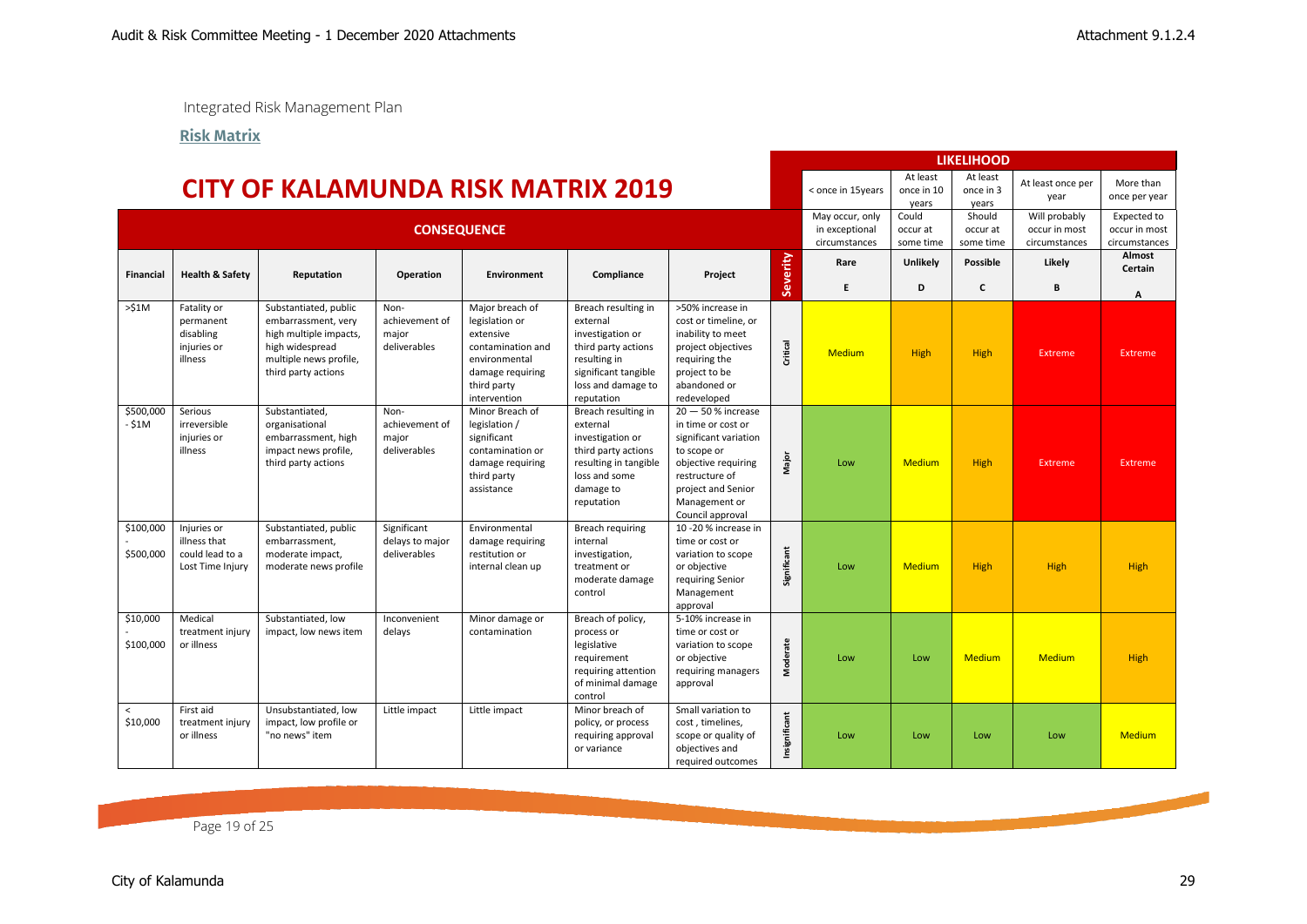#### <span id="page-19-0"></span>**Risk Appetite and Tolerance**

Given that local governments have limited resources, it is important to focus on the key risks. The risk management methodology outlined below has been adapted from the Australian /New Zealand Standard on Risk Management (AS/NZ ISO 31000:2009) to provide a structured approach for the City. This methodology will assist in the risk management process with particular emphasis on the following:

- Identifying the key risks facing the organisation
- Assessing whether the associated internal controls are effective
- Identifying whether further controls may be required

#### Step 1: Identify Risks

The first step is to identify the key risks facing the City. The purpose of the risk identification stage is to consider those events that may affect the City's ability to achieve its objectives and goals. It is important that careful attention is paid to this step because potential risks not identified during this stage are likely to be excluded from further analysis.

#### Step 2: Analyse Risks

Following identification of the risks, each risk is assessed in terms of the causes and consequences of each risk event. Following this, identified risks are assessed in terms of how likely the event is to occur (likelihood) and the possible magnitude (consequences of each risk).

#### Step 3: Risk Evaluation

The next step is to identify the existing preventative and mitigating controls that are currently in place for each risk event. This provides for a residual risk level. Following this risk tolerance is assessed determining whether the risk is to be accepted or further actions are required in order to manage the risk.

If the risk tolerance decision is not accepted or is subject to further action, target risk ratings are to be completed to determine a new target residual risk level.

#### Step 4: Risk Treatment

<span id="page-19-1"></span>The final step is to treat risks and control activities with the implementation of any action plans to correct deficiencies. It is also appropriate to identify the further controls that should be implemented to ensure the risks are being managed at an acceptable level. Consistent with the accountability principles of a robust corporate governance environment, each additional control to be implemented should be assigned to a nominated responsible officer.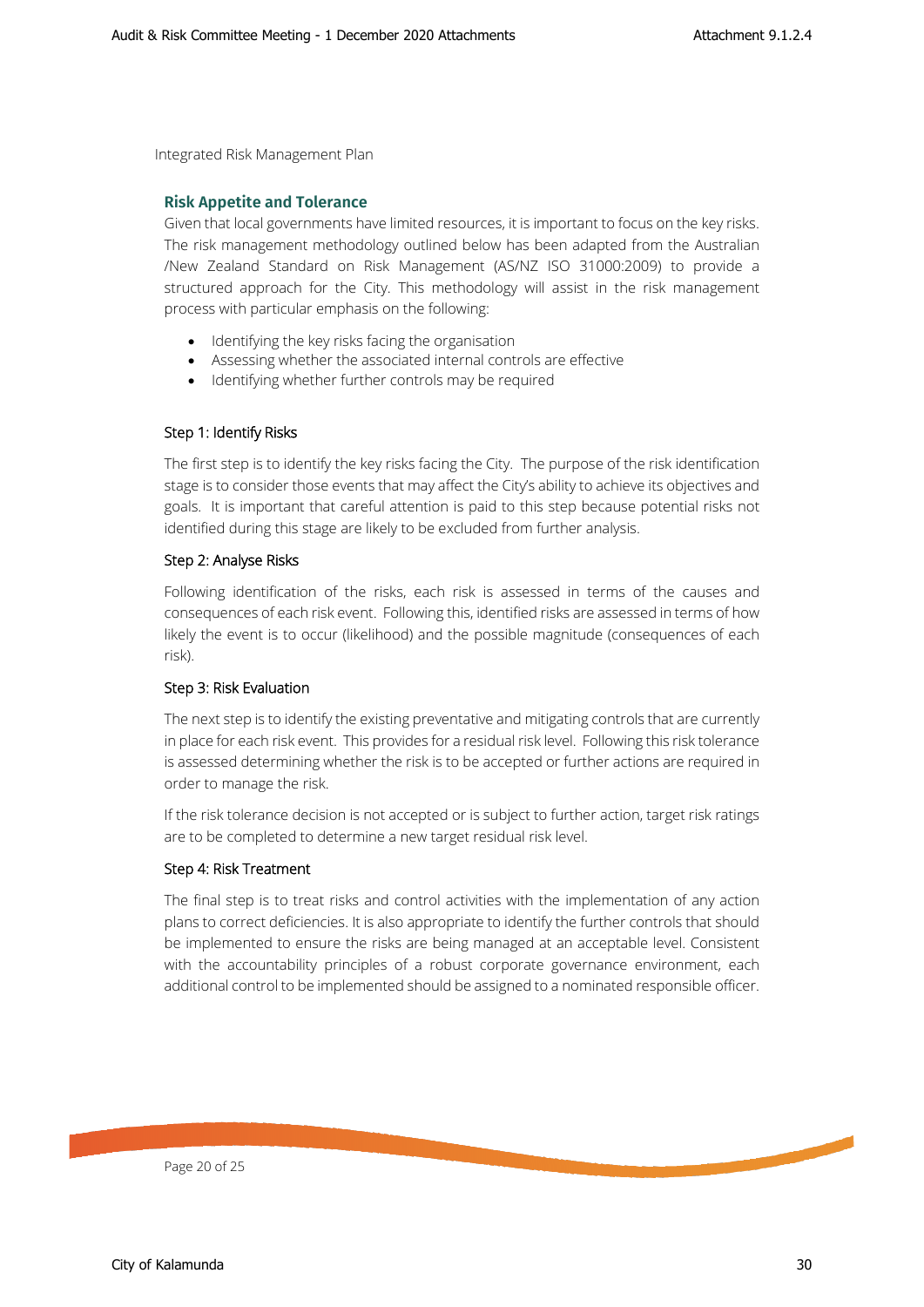#### **Risk Treatment**

When a risk has been assessed there are a number of options available including:

- Not undertake or continue with an activity
- Increase the risk to pursue an opportunity
- Remove the source of the risk
- Change the likelihood of the risk
- Share the risk with another party such as insurers
- Retain the risk and ensure it is continually monitored.

#### <span id="page-20-0"></span>**Monitoring and Review of Risk**

An essential element of the risk management process is the monitoring and review of risk. This may be by internal audit review of process and internal controls depending on the nature of the process.

#### <span id="page-20-1"></span>**Tools – Risk Registers**

The risk register enables staff to document, manage, monitor, review and update strategic, corporate and operational risk information. Maintaining and updating the risk register allows management to monitor and review risks in alignment with the strategic plan, divisional operational plans, programs of change and other related plans.

#### <span id="page-20-2"></span>**Risk Reporting**

As there is no one single risk report that meets the decision making needs of the City, risk reports are to tailored by the accountable area and summarised using the preferred templates to support management decision during the planning and review processes, and in support of reports to Council.

#### **Tools for Building Risk Capability**

<span id="page-20-3"></span>A range of guides and publications are available to build staff awareness and develop skills by enabling staff to proactively manage risk. This increased awareness and understanding provides staff with greater self-confidence and willingness to take responsibility for the management of risk across their business unit directorate.

Recommended guides and publications include:

- Risk Management Resources Department of Local Government March 2013
- Section 7 of the Western Australian Local Government Accounting Manual Department of Local Government
- AS/NZS ISO 31000:2009 Risk Management Principles and guidelines by Standards Australia

Page 21 of 25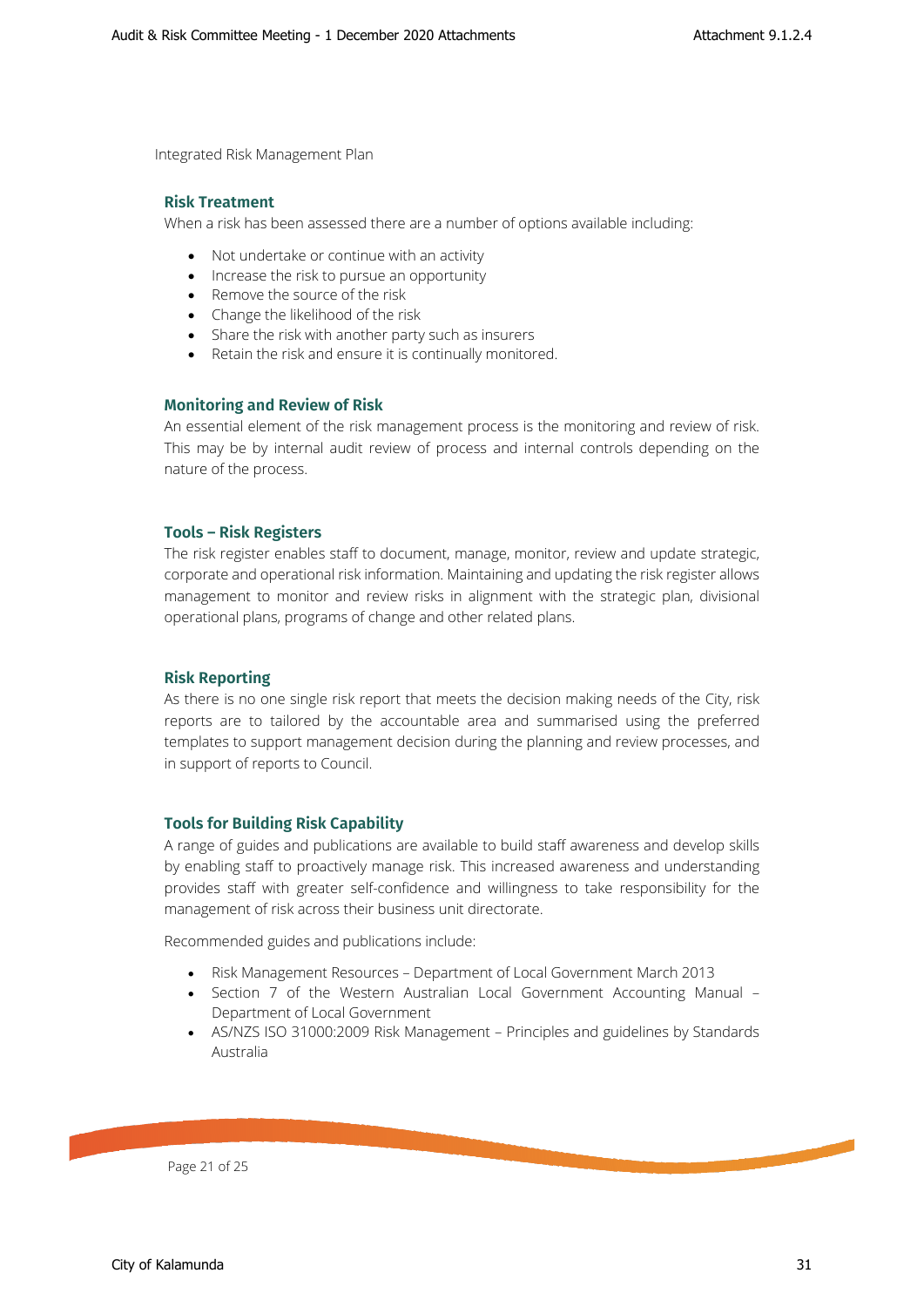<span id="page-21-0"></span>• International Standard on Auditing 315 – Understanding the Entity and its Environment and Assessing the Risks of Material Misstatement

#### **Monitoring and Review**

- Review risk management performance against objectives
- Review risk management IT system (CAMMS Module)
- Review organisational risk management culture
- Include review of the risk registers in strategic and operational planning and budgeting.
- Include Risk Management in all new business ventures and activities
- Include Risk Management as part of purchasing process.
- Include risk management in annual performance appraisals
- Conduct annual risk management internal audit
- Look for continuous improvement opportunities
- Review if the Integrated Organisational Risk Management Plan used as reference and orientation document
- Review if risk management accountabilities and responsibilities are included in position descriptions and KPIs.
- Review if hazard management processes aligned for both OSH and all organisational risks

#### <span id="page-21-1"></span>**KPIs and Performance Measures**

The Key Performance Indicators (KPI's) for Risk Management are in development. Currently the Risk Management KPI measures the number of identified risks not mitigated.

# <span id="page-21-2"></span>**Monitoring, Reviewing and Continual Improvement of the Framework**

The monitoring and review will be a planned part of the risk management process and involve regular checking and surveillance. Strategic risks should be reviewed six monthly by the Executive. Project risks should be reviewed on an ongoing basis and operational risk should be reviewed by each Directorate six monthly.

Responsibilities for monitoring and review should be carried our periodically and clearly defined. The review process should encompass all aspects of the risk management process.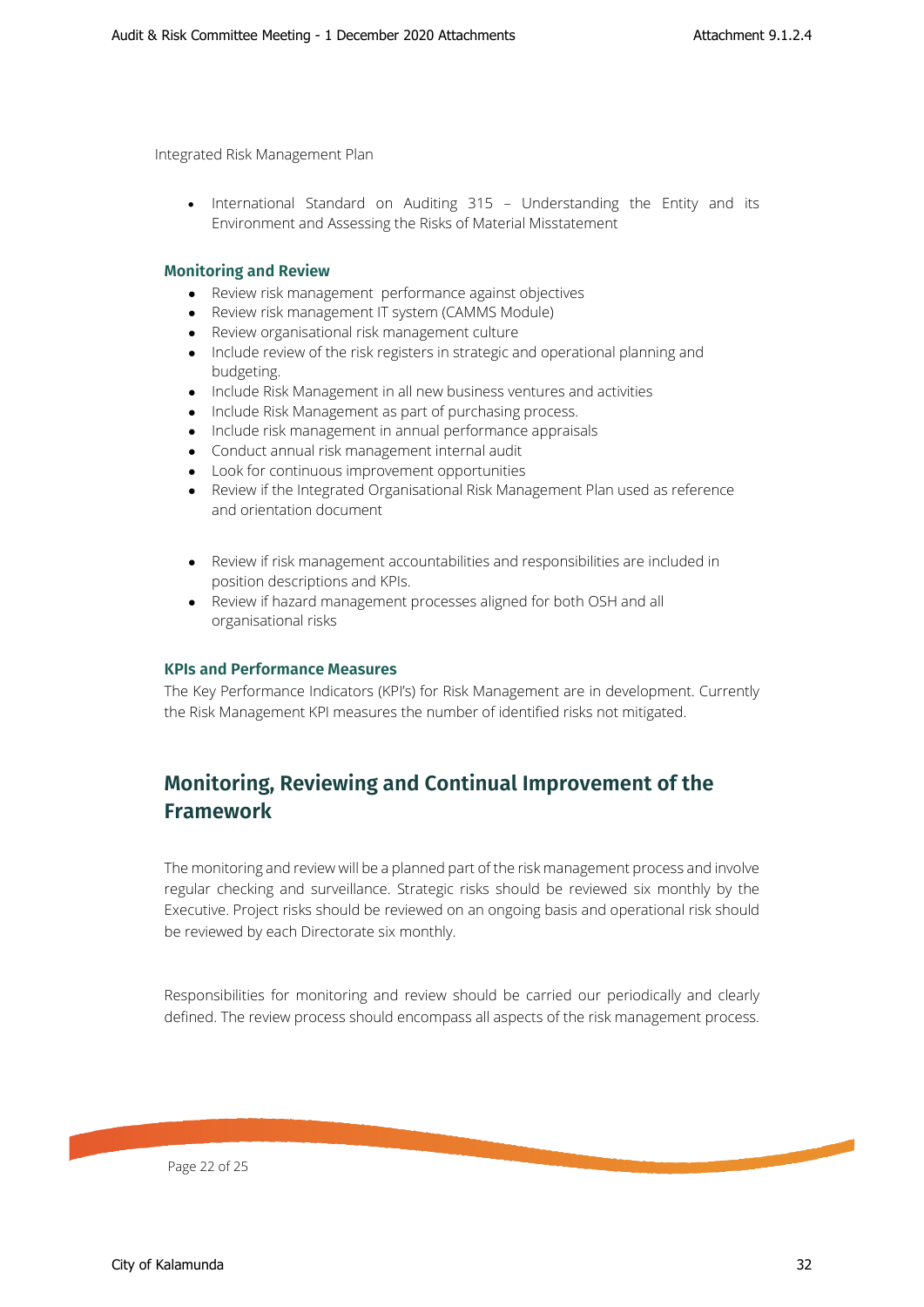The main aim of the monitoring and review process is to:

- Ensure key controls remain efficient and effective within the City
- Provide early identification of changes in the risk context or risk assessment which may require revision of the risk treatment
- Identify any new or emerging risk due to changes in circumstances including new technology, new personnel, corporate restructuring, new business models, changes in operating environment, new accounting pronouncements and legislative changes
- Review risks due to changes in legislation and procedures
- Independent investigations and reports with adverse findings requiring steps to be taken in relation to risk and processes.

# <span id="page-22-0"></span>**Appendix**

A. Example of Completed Template for Inclusion in Reports to Council on Risk Management

Page 23 of 25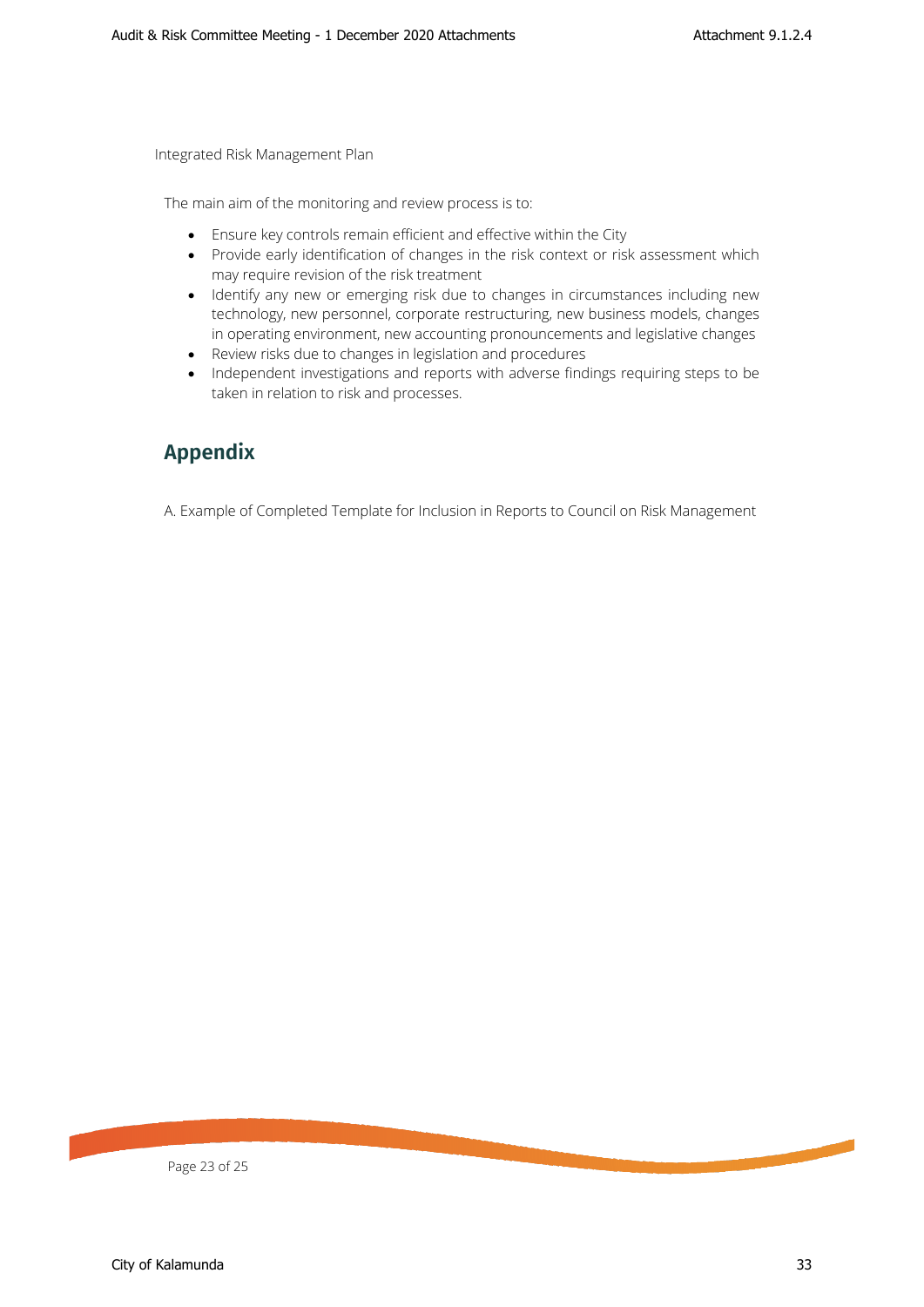## **A: Example of Completed template for inclusion in Reports to Council on Risk Management**

| l B | $\blacksquare$ Example of Risk management Considerations for Inclusion in Reports to Council $\blacksquare$ |
|-----|-------------------------------------------------------------------------------------------------------------|
|     |                                                                                                             |

<span id="page-23-0"></span>

| <b>RISK</b>                                                                                                      | <b>CONSEQUENCE</b> | <b>LIKELIHOOD</b> | <b>RISK RATING</b> | <b>ACTION/STRATEGY</b>                                                                               |
|------------------------------------------------------------------------------------------------------------------|--------------------|-------------------|--------------------|------------------------------------------------------------------------------------------------------|
| 1. Planning amendments<br>not supported in a timely<br>fashion leading to delays in<br>achieving growth targets. | Insignificant      | Unlikely          | Low                | Ensure the WA Planning<br>Commission is fully briefed<br>on the planning merits of<br>this proposal. |
|                                                                                                                  |                    |                   |                    |                                                                                                      |
|                                                                                                                  |                    |                   |                    |                                                                                                      |

Page 24 of 25